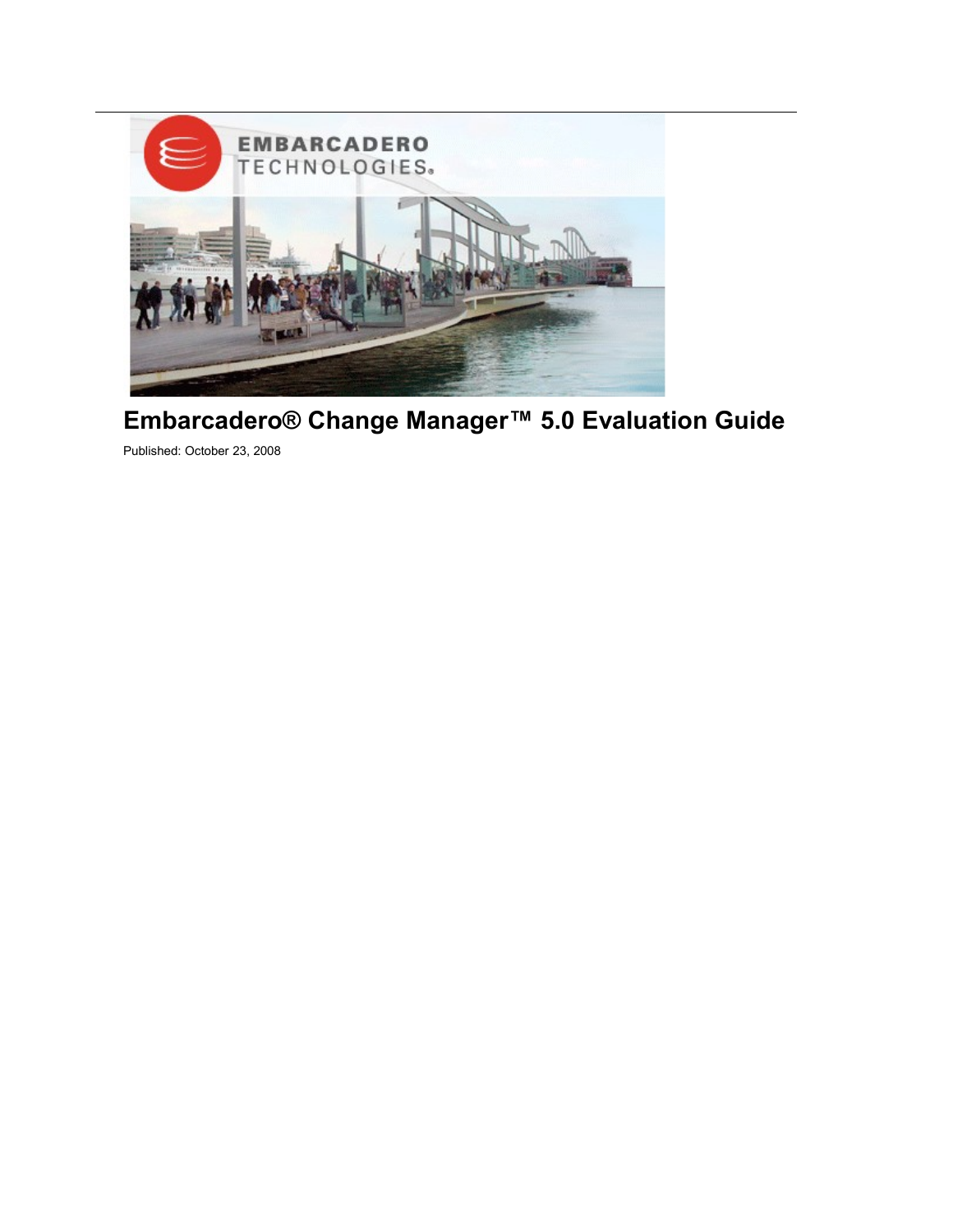# **Contents**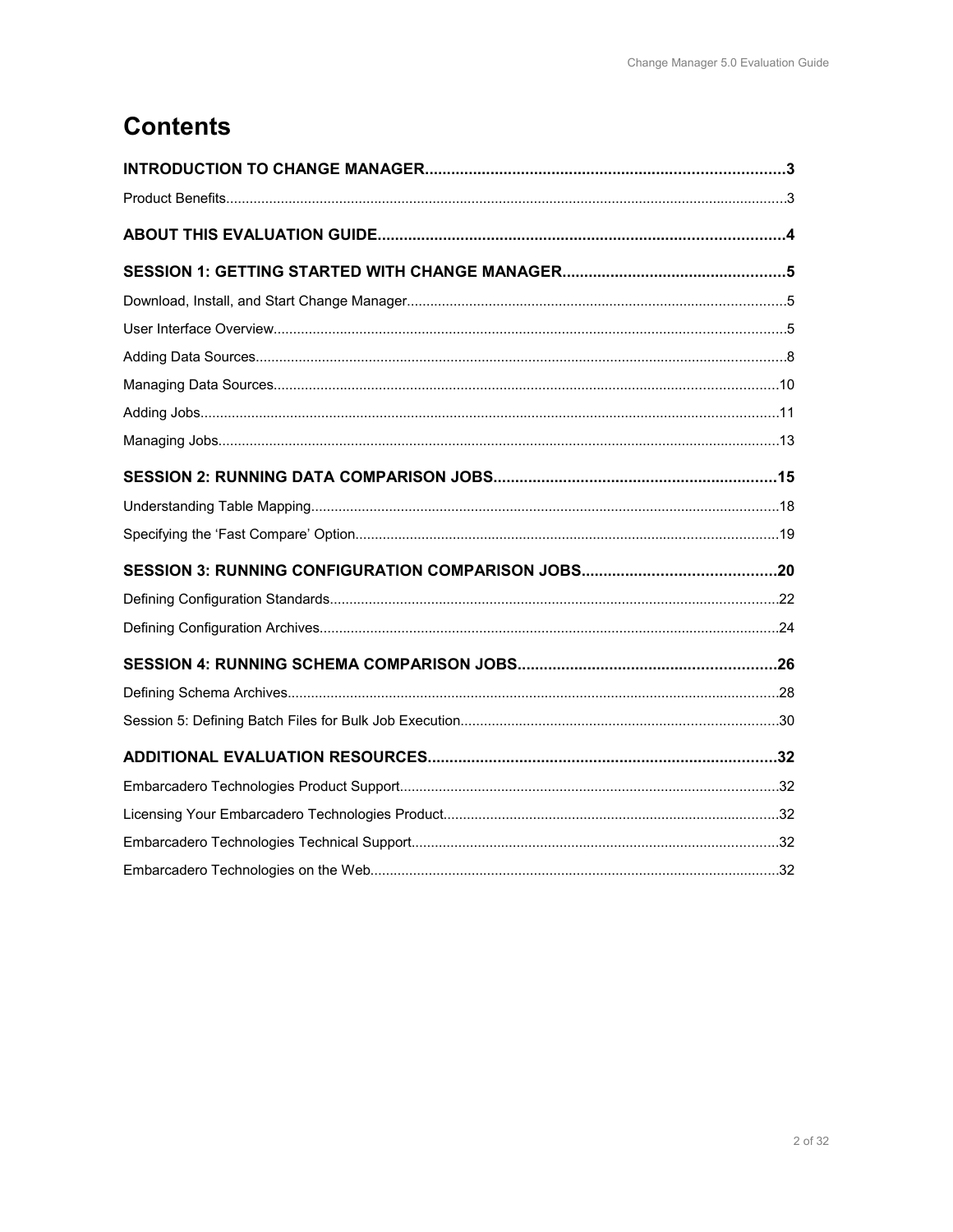# **Introduction to Change Manager**

Embarcadero**®** Change Manager**™** offers database administrators and developers a powerful tool to simplify and automate the database change management lifecycle. The schema compare and alter, data compare and synchronization, and configuration auditing capabilities let you report on database changes, roll out new releases, and troubleshoot database performance problems that result from both planned and unplanned changes. Change Manager supports IBM**®** DB2**®** for LUW, Microsoft**®** SQL Server, Oracle**®**, and Sybase**®**.

### **Product Benefits**

Change Manager provides a means of simplifying and automating database change management, streamlining development cycles, and ensuring database performance, availability, and compliance.

Data comparison enables the creation and execution of comparison jobs between the data repositories of two data sources within an enterprise for the purposes of validating and keeping reference and test data synchronized between development, staging, testing, and production environments when implementing new systems, keeping lookup data stored in multiple repositories synchronized, troubleshooting replication issues by determining what changes need to be made between two data sources, ensuring the correct data has been added/removed between two data sources, data migration, and repository change tracking between a data source and its backup over time.

Configuration comparison enables the creation and execution of comparison jobs between two data source configuration settings. It is important to have the ability to monitor and maintain the configuration settings between two data sources from a database administrator perspective, in order to provide maximum performance and availability for each data source in the network. The management of configuration settings through data source comparison helps DBAs tune data source performance and quickly diagnose problems.

Using configuration comparison jobs, administrators can define configuration setting standards based on existing data sources, archives, and customized values, and run comparison jobs to ensure the configuration settings of data sources that compose the enterprise meet the specified requirements.

Schema comparison provides a means to manage schema changes on database platforms, for the purpose of identifying environment changes when databases are implemented through development, testing, and production cycles. Schema comparison also features archive functionality, as well as the ability to run comparison jobs against two or more instances of a data source.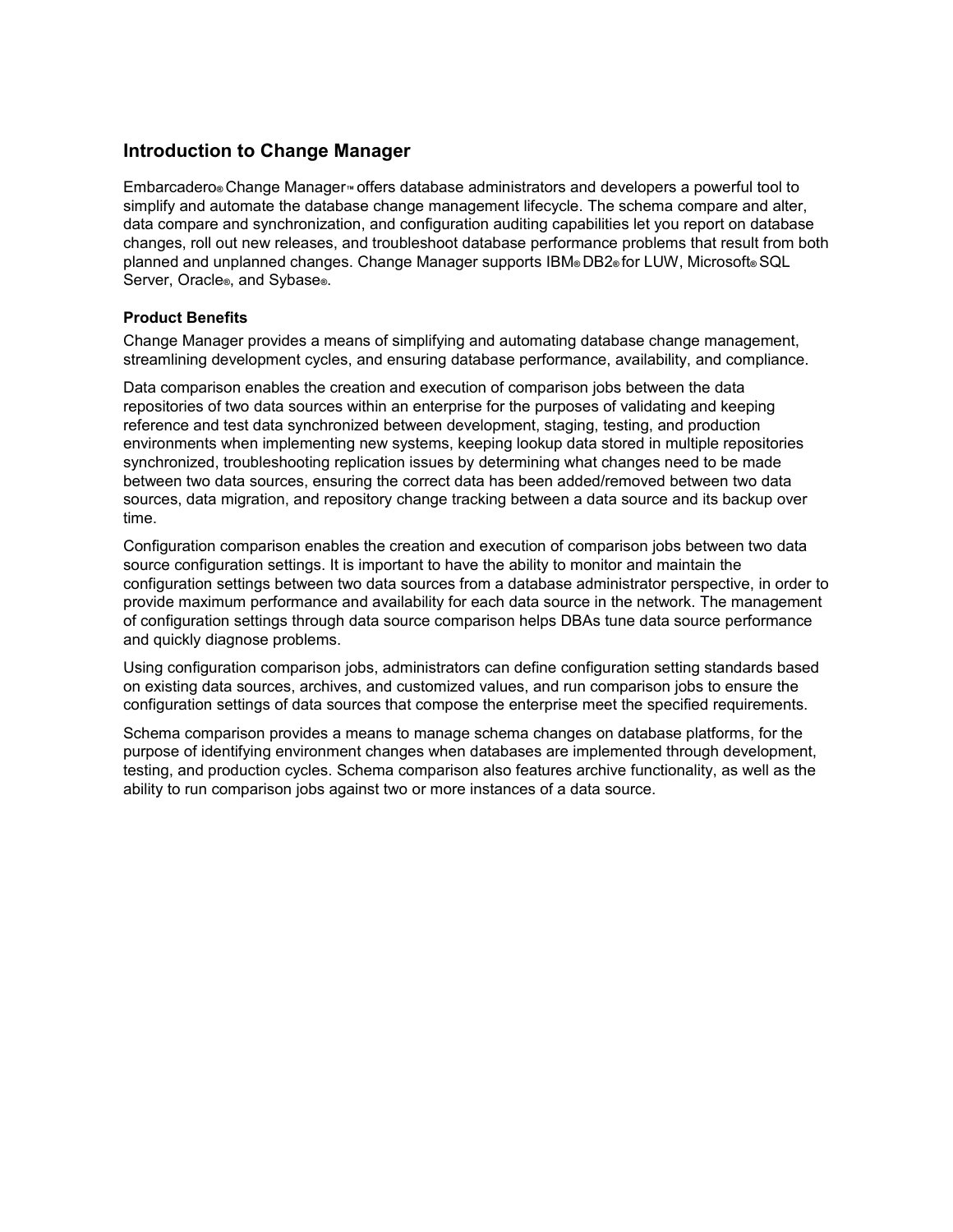# **About This Evaluation Guide**

This evaluation guide is intended to help you get started with Change Manager.

After completing this guide, you will have the foundation needed to fully utilize the features and benefits of the product and apply them to your own enterprise.

This guide contains information on running and maintaining data, configuration, and schema comparison jobs, how to create and maintain standards and archives, and additional information related to adding, configuring, and organizing the management of data sources.

This guide is divided into five sections:

**Session 1: Getting Started with Change Manager Session 2: Running Data Comparison Jobs Session 3: Running Configuration Comparison Jobs Session 4: Running Schema Comparison Jobs Session 5: Defining Batch Files for Bulk Job Execution**

Once you've started, you can select **Help** from the Menu Bar to find many additional resources that complement and build on the features and tasks presented in this guide.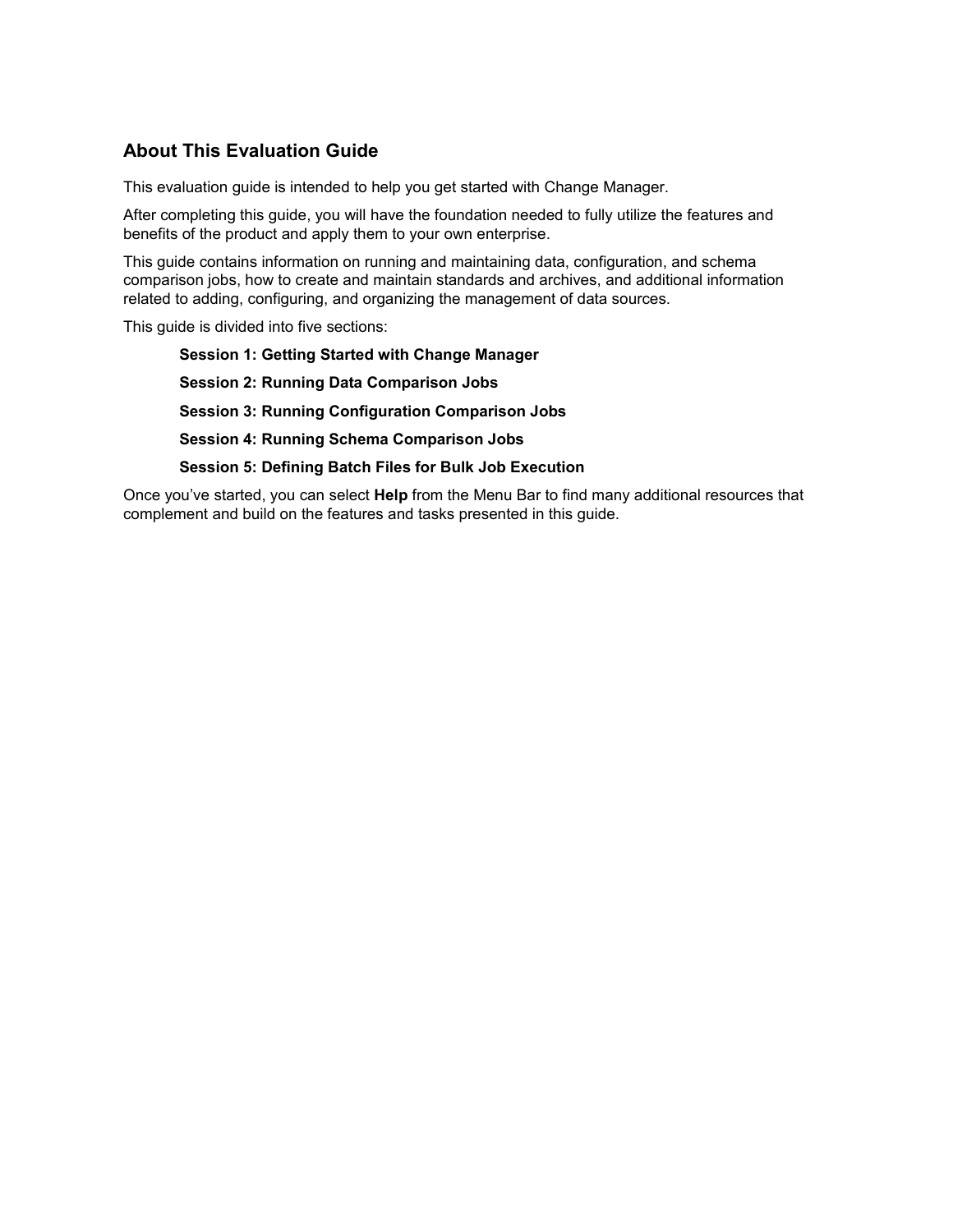# **Session 1: Getting Started with Change Manager**

### **Download, Install, and Start Change Manager**

Change Manager is packaged with a 30-day trial license that activates upon installation. After the trial period expires, you must purchase a permanent license to continue using the product.

Launch the installation program via the MSI Installer included in the package and follow the instructions provided by the Installation Wizard. You may be required to restart your machine once the Wizard is finished. It is also recommended you copy the MSI Installer to the Desktop of the machine on which you are installing the software prior to running it.



*The Change Manager Installation Wizard guides you through the installation process.*

If this is your first time using Change Manager, you will be prompted by a message that asks if you want to import data sources from an existing catalog. You can choose to import them now, or at a later point in time via commands in the Change Manager interface.

### **To start Change Manager:**

• From the Desktop, choose the Windows Start menu and then select **Programs > Embarcadero > Change Manager 5.0 > Change Manager 5.0**.

### **User Interface Overview**

The Change Manager application environment is known as the **Workbench**. The Workbench provides an interface through which you create, manage, and execute comparison jobs.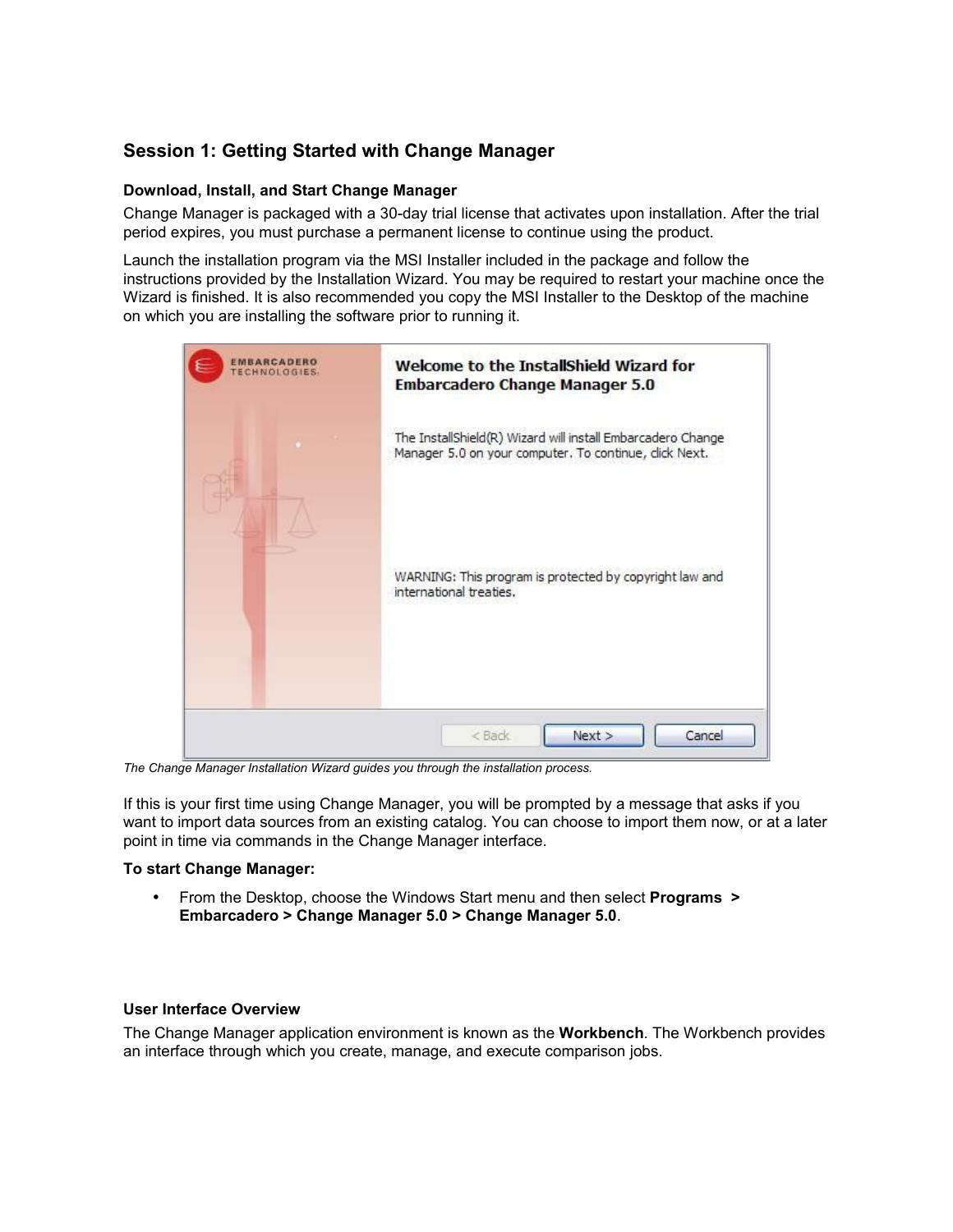|                          | $\triangleright$ Overview $\triangleright$ Refinements $\triangleright$ Mapping $\triangleright$ Options $\triangleright$ Notification |                           |          |                                        | $\blacktriangleright$ History |      |             |
|--------------------------|----------------------------------------------------------------------------------------------------------------------------------------|---------------------------|----------|----------------------------------------|-------------------------------|------|-------------|
|                          | Create or Modify a Schema Comparison Job                                                                                               |                           |          |                                        |                               |      |             |
|                          | <b>Job Name and Description</b>                                                                                                        |                           |          |                                        |                               |      |             |
| Name                     |                                                                                                                                        |                           |          | <b>Notes</b>                           |                               |      |             |
|                          | Untitled-Schema-Comparison-Job-1                                                                                                       |                           |          |                                        |                               |      |             |
| <b>Resource Location</b> |                                                                                                                                        |                           |          |                                        |                               |      |             |
| (Unsaved)                |                                                                                                                                        |                           |          |                                        |                               |      |             |
|                          | C: \Documents and Settings\MRC\change_workbench_5_0                                                                                    |                           |          |                                        |                               |      |             |
| <b>Job Sources</b>       |                                                                                                                                        |                           |          |                                        |                               |      |             |
|                          |                                                                                                                                        |                           |          |                                        |                               |      |             |
|                          |                                                                                                                                        |                           |          |                                        |                               |      |             |
|                          | Schema Comparison Source                                                                                                               |                           |          |                                        | Schema Comparison Target      |      |             |
| Name:                    |                                                                                                                                        |                           |          | Name:                                  |                               |      |             |
| Type:                    |                                                                                                                                        |                           |          | Type:                                  |                               |      |             |
| Host:                    |                                                                                                                                        |                           |          | Host:                                  |                               |      |             |
|                          |                                                                                                                                        |                           |          |                                        |                               | EN 1 |             |
|                          |                                                                                                                                        | Select Datasource<br>EM 1 |          |                                        |                               |      |             |
|                          | ◯ Use Live Sources<br>◯ Use an Archive                                                                                                 |                           |          | ◯ Use Live Sources<br>◯ Use an Archive |                               |      |             |
|                          |                                                                                                                                        |                           |          |                                        |                               |      | Select Data |
|                          |                                                                                                                                        |                           | $\cdots$ |                                        |                               |      |             |

*The Change Manager Workbench provides an environment to define, manage, and execute comparison jobs.*

The Workbench is composed of common interface elements that provide tools to accomplish the creation, management, and execution of comparison jobs. These objects provide a uniform system for working with jobs and data sources.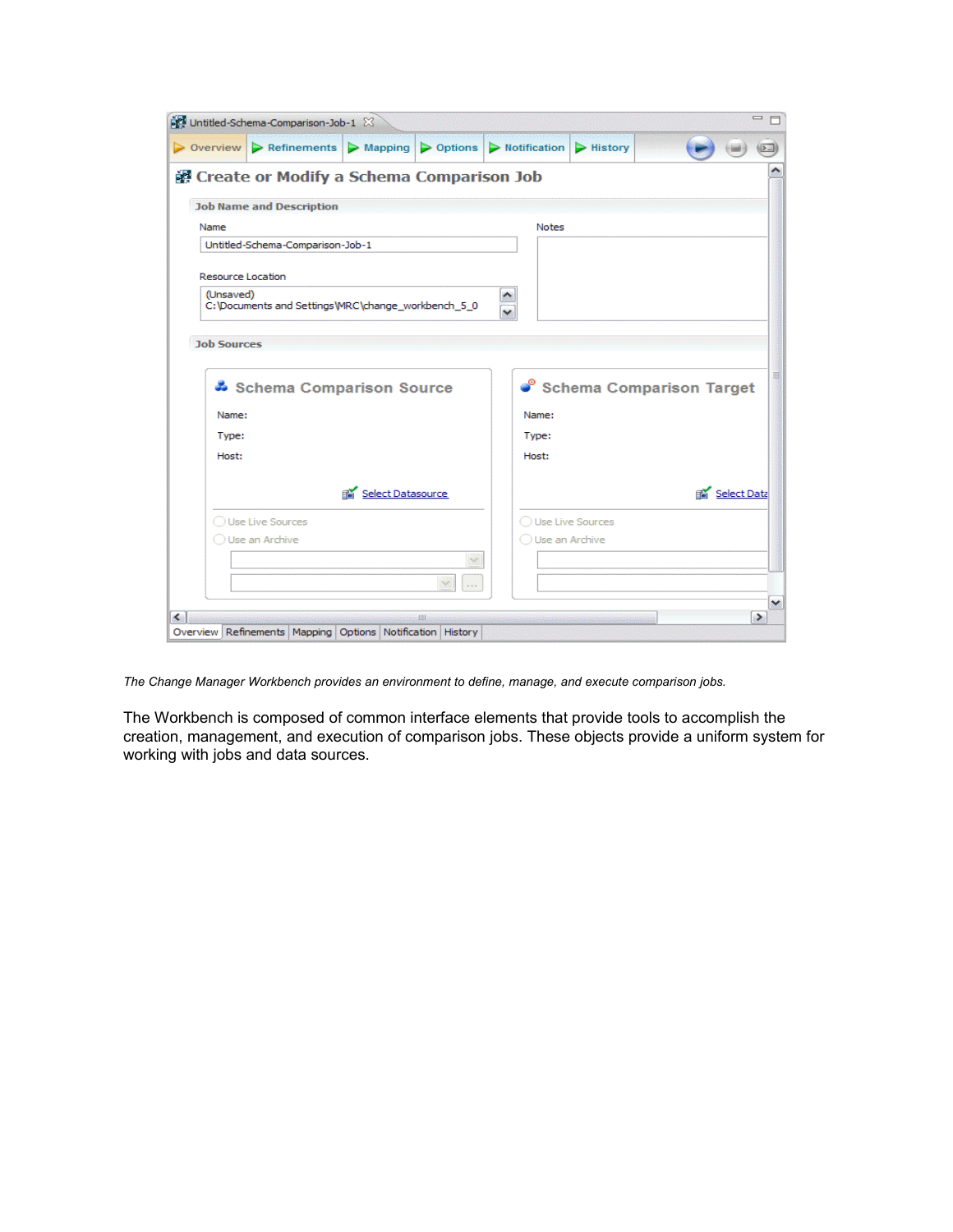The **Welcome Page** is the first screen you will see when you initially launch the application. This screen provides links to documentation and other help files/tutorials to further familiarize you with the product. It provides easy access to information that may be of value to new users.

- The **Workbench Space** is composed of **Views**, **Editors**, and the **Menu Bar** and **Command Toolbar**. Views and Editors are interface components that enable you to define and execute comparison jobs, as well as manage resources.
- The **Menu Bar** and **Command Toolbar** contain commands that execute various functional aspects of the application such as launching Views and Editors, navigation commands, and environment preference settings. The Toolbar contains icons that represent specific menu commands. For example, the **Search** command can be launched via the **Search>Search** menu in the Menu Bar, and also via the **Search** icon in the Command Toolbar.
- **Views** are Workbench interface components typically used to navigate a hierarchy of information, open Editors, or display the properties of various application elements. For example, the **Datasource Explorer** view provides a tree of all datasources in the environment and the comparison jobs associated with each. You can launch these jobs directly from Datasource Explorer, modify the connection properties of datasources, or create and edit configuration archives from this View.
- **Editors** are Workbench interface components typically used to access Change Manager functionality such as job execution. For example, the **Data Comparison Editor** is used to define and execute data comparison jobs. Editors are largely differentiated from Views in that they operate on an individual level rather than a supportive one.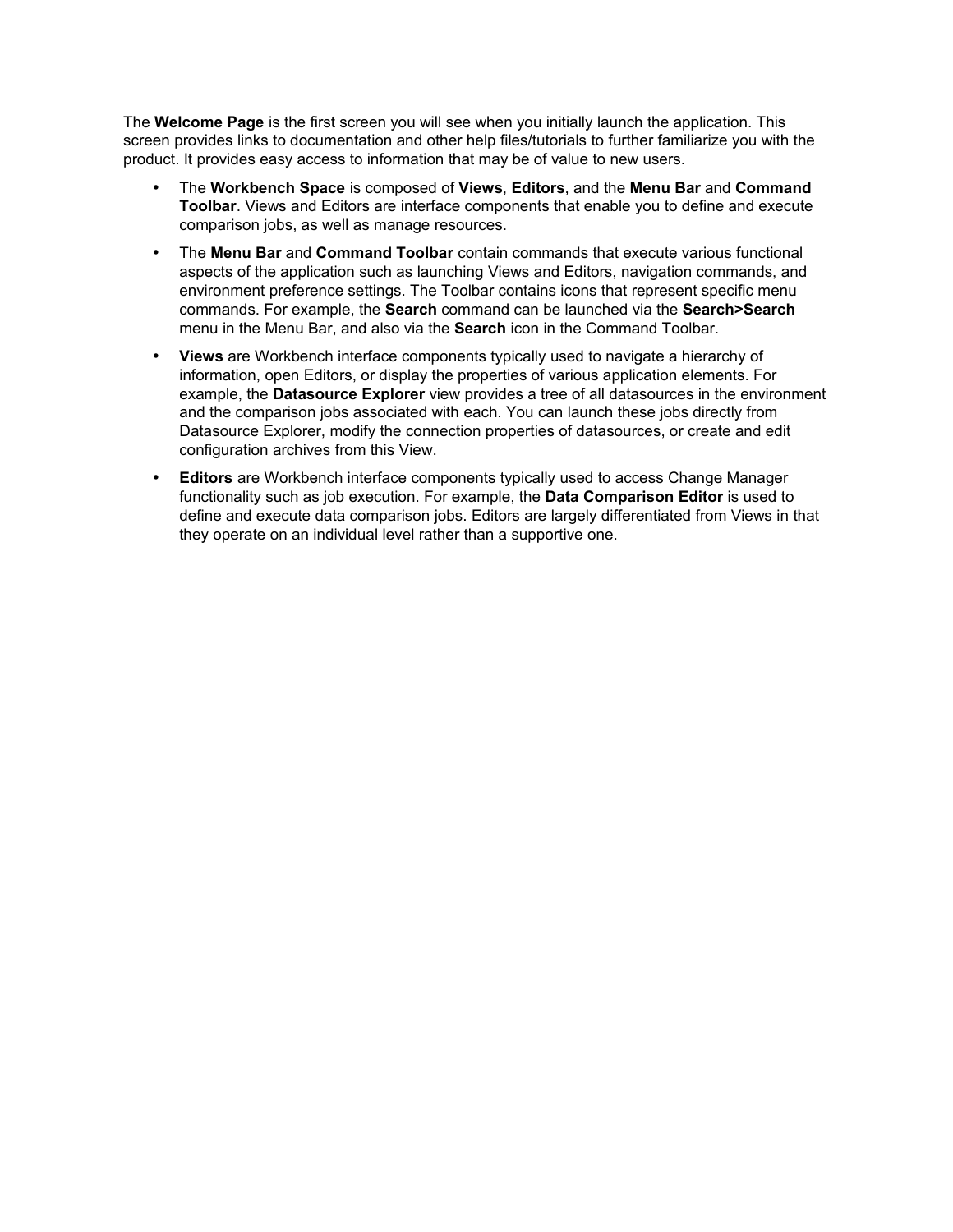### **Adding Data Sources**

In order to define and run comparison jobs, you need to register data sources to be used as sources in the environment by providing connection information and other details to Change Manager.

Data sources are registered and managed in **Data Source Explorer**. Each time you register a new data source you need to specify its connection information and organize it in the view, as needed. Once a data source has been registered, it remains stored in a catalog and does not need to be reregistered each time you open Change Manager. It can be used in multiple jobs, archived, or otherwise "shared" with regards to the general functionality of the application.



*The Data Source Explorer provides an organizational tree of registered data sources and the comparison jobs and archives associated with them.*

#### **To add a data source**

1. Highlight **Data Source Explorer** and choose **File > New > Data Source** from the Menu Bar. The Data Source Wizard appears.

Follow the steps in the Data Source Wizard by selecting the data source platform and entering the appropriate connectivity parameters in the fields provided. Click **OK** when you are finished. The new data source appears in Data Source Explorer.

**Note:** You can also import data source definitions from other sources via the **File > Import** command in the Main Menu. Additionally, if you have other Embarcadero products installed on your machine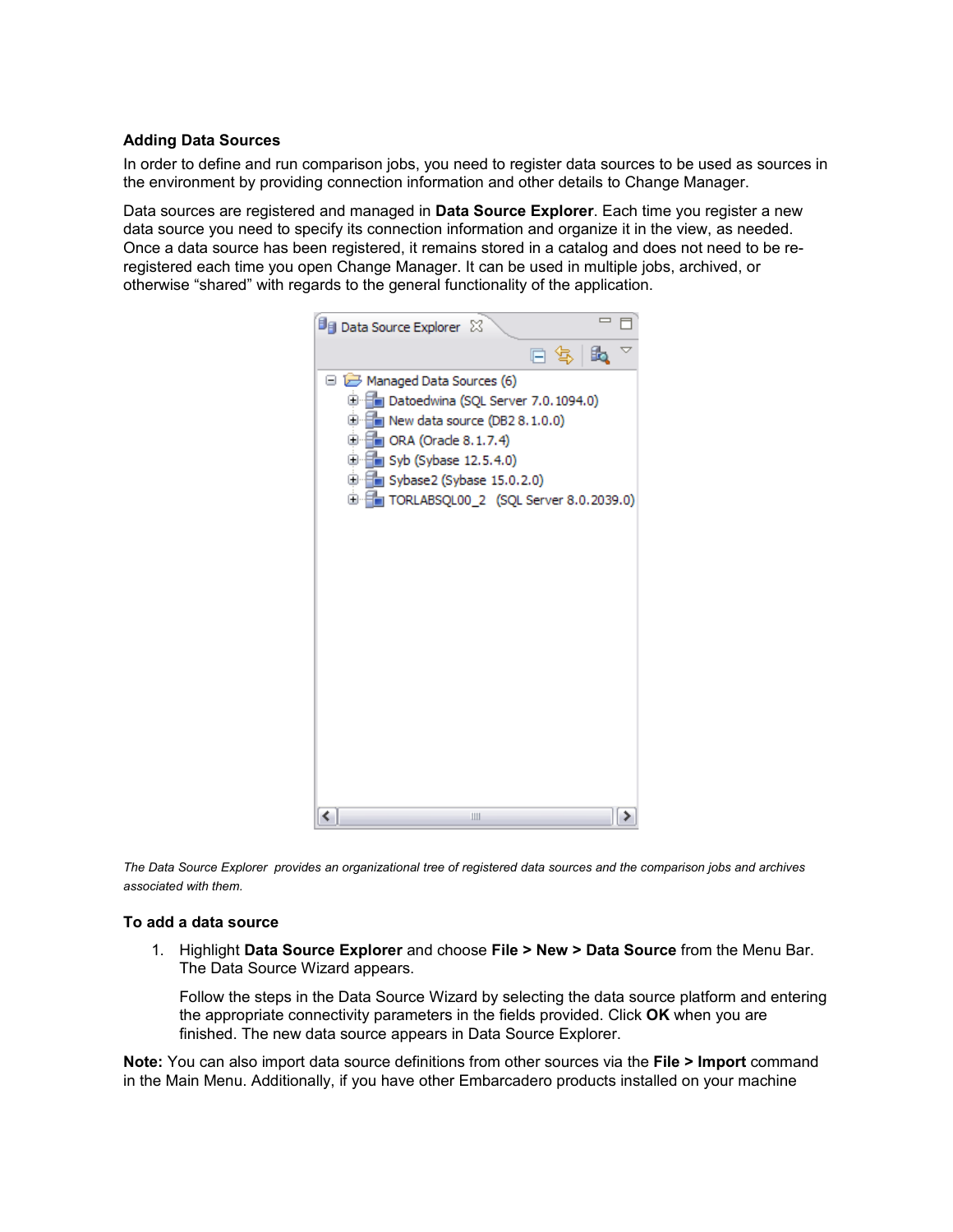already, you can click the **Auto Discover Data Sources** icon in **Data Source Explorer** and Change Manager will automatically add any definitions it finds to the organizational tree.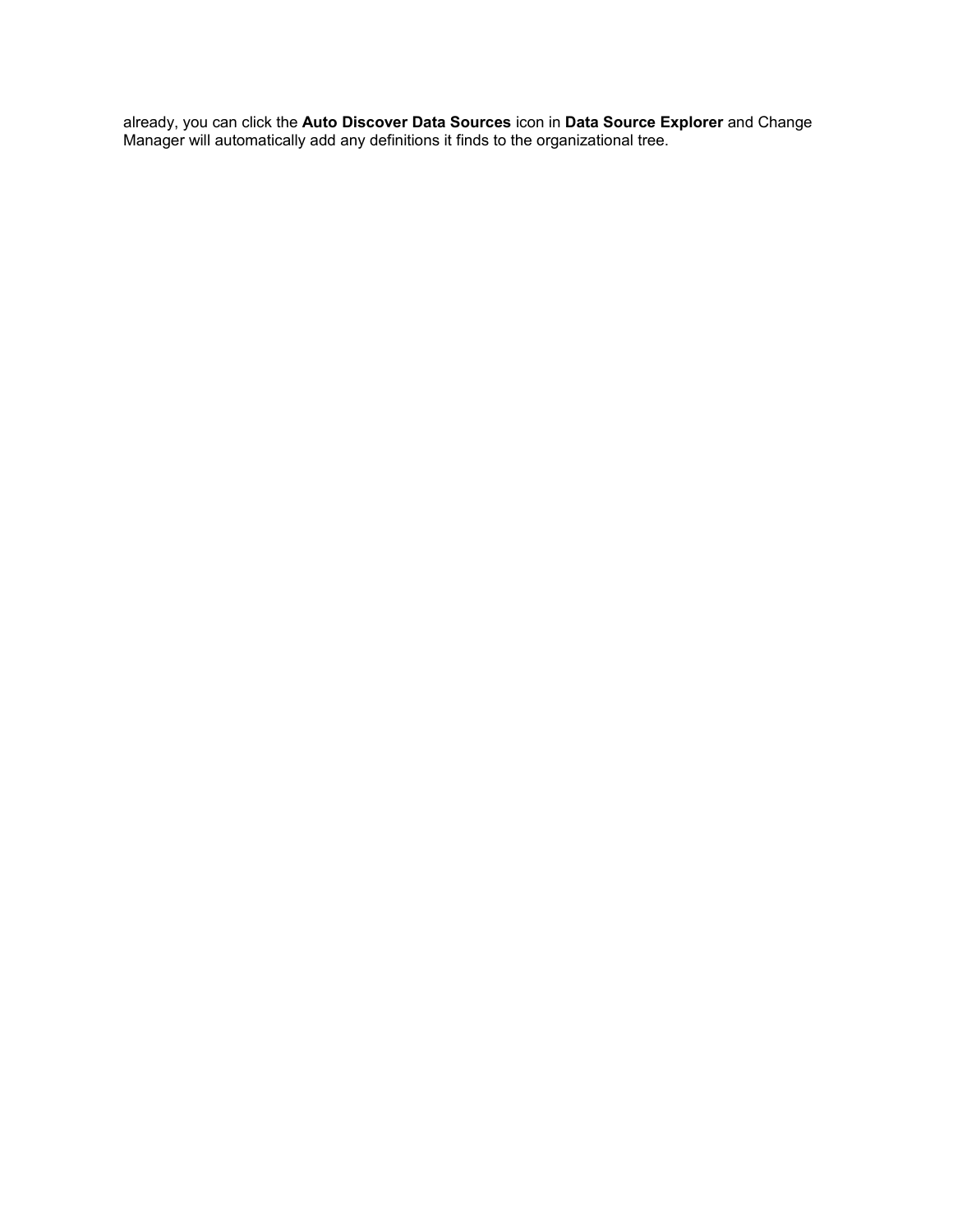### **Managing Data Sources**

In large enterprises where data sources exist on multiple platforms, are located in multiple physical locations, or serve multiple purposes or different departments, it can become unwieldy to keep data sources, archives, configuration standards, and individual comparison jobs organized within the application environment.

In **Data Source Explorer**, you can create folders named **Data Source Groups** and then drag and drop data sources into the appropriate folders as needed. For example, you could create a folder named **Oracle** and place all Oracle-based data sources you register in Data Source Explorer inside of it.

| Create Data Source Group |              |
|--------------------------|--------------|
| Data source group name:  |              |
| Data Source Group        |              |
|                          |              |
|                          |              |
|                          | Cancel<br>OK |
|                          |              |

*The Create Data Source Group Wizard enables you to define folders to organize data sources in Data Source Explorer.*

### **To create Data Source Group folders and organize Data Source Explorer objects**

- 1. Right-click on the **Managed Data Sources** node in **Data Source Explorer**.
- 2. Enter a meaningful name for the new group in the **Name** field and choose a parent folder, if any.
- 3. Click **Finish**. The **Data Source Group** folder is added to **Data Source Explorer**. You can drag and drop data sources in the folder or add new data sources to the folder, as needed.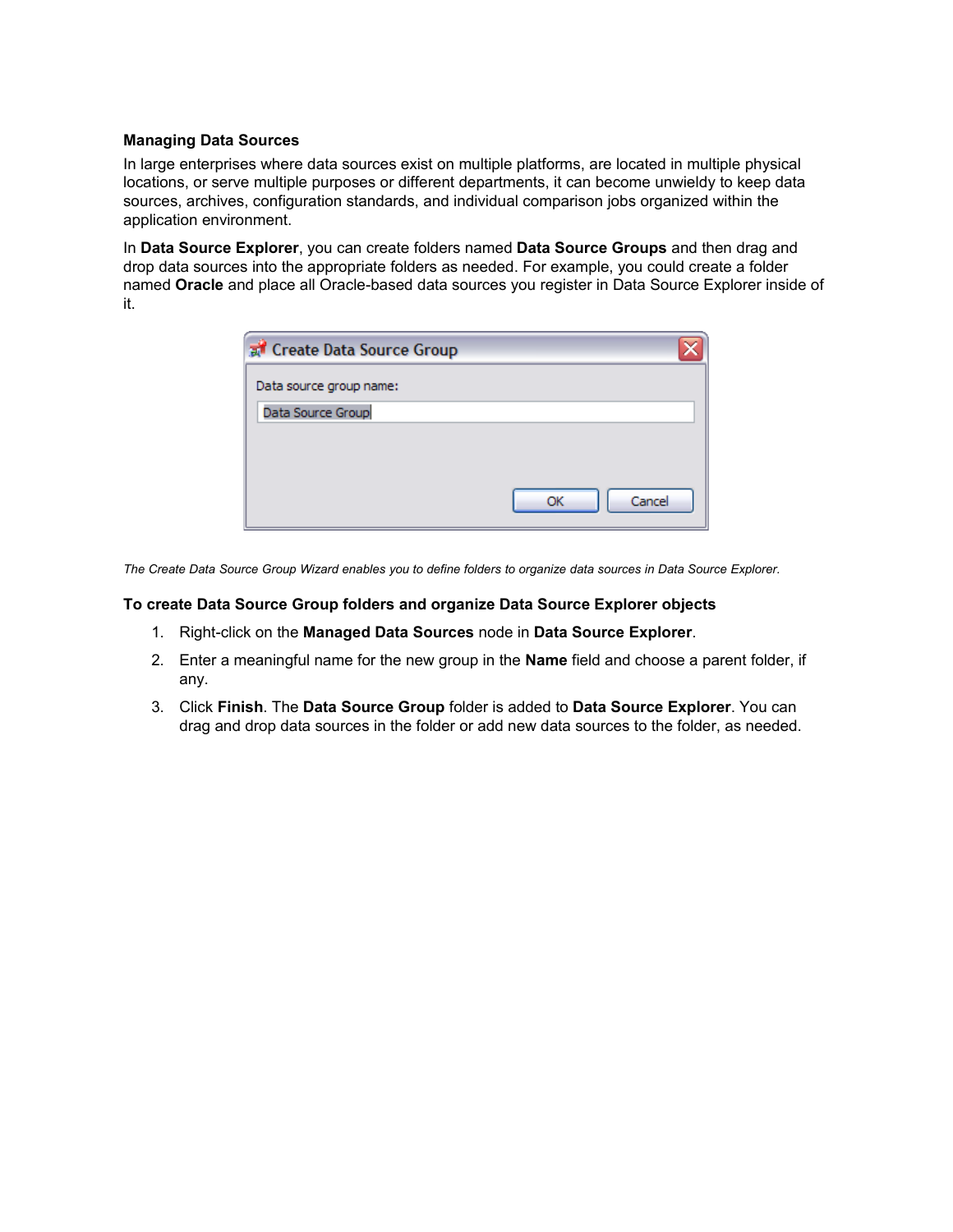### **Adding Jobs**

In addition to organizing the data sources in your enterprise within the application environment, it is important to maintain the organization of comparison jobs, archives, and configuration standards, especially when maintaining a particularly large system or when jobs need to be run periodically on a set schedule for maintenance purposes.

When you define a new comparison job, archive, or standard, you can save the job (in any state) and it is automatically added to the tree in **Data Source Explorer** or **Job Explorer**. Saved jobs stored in these views can then be opened at a later point to be re-executed or completed.

| <b>D<sub>B</sub></b> Data Source Explorer $\boxtimes$                                                                                                                                                                                                                                                                                                                                                                                                                                                            |   |
|------------------------------------------------------------------------------------------------------------------------------------------------------------------------------------------------------------------------------------------------------------------------------------------------------------------------------------------------------------------------------------------------------------------------------------------------------------------------------------------------------------------|---|
| £.<br>口 包                                                                                                                                                                                                                                                                                                                                                                                                                                                                                                        |   |
| Managed Data Sources (6)<br>□ Em Datoedwina (SQL Server 7.0.1094.0)<br>中  Configuration Archive Jobs<br><sup>ெ</sup> ஜ <sup>ே</sup> Configuration Comparison Jobs<br><b>D</b> a <sup>6</sup> Data Comparison Jobs<br>中 · Pay Schema Archive Jobs<br>⊕ <i>- बुँ</i> छुँ Schema Comparison Jobs<br><b>D</b> - <b>F</b> New data source (DB2 8.1.0.0)<br><b>D</b> En ORA (Oracle 8.1.7.4)<br><b>E</b> Syb (Sybase 12.5.4.0)<br><b>E</b> Sybase2 (Sybase 15.0.2.0)<br><b>E</b> TORLABSQL00_2 (SQL Server 8.0.2039.0) |   |
| $\left\langle \right\rangle$<br>Ш                                                                                                                                                                                                                                                                                                                                                                                                                                                                                | ≯ |
| Job Explorer $\boxtimes$                                                                                                                                                                                                                                                                                                                                                                                                                                                                                         |   |
| ្ល្រា<br>Arrange By                                                                                                                                                                                                                                                                                                                                                                                                                                                                                              |   |
| <b>Configuration Comparison Job</b><br>E                                                                                                                                                                                                                                                                                                                                                                                                                                                                         |   |
| & Configuration Compare - EdwinaLABSQL00_2<br>Datoedwina: Microsoft SQL Server<br>TORLABSQL00_2 : Microsoft SQL Server<br>Untitled-Config-Comparison-Job-1<br>New data source: IBM DB2 LUW                                                                                                                                                                                                                                                                                                                       | ≣ |
| <b>Data Comparison Job</b><br>$\left  + \right $<br><b>Configuration Archive Job</b><br>$\overline{\mathbf{H}}$                                                                                                                                                                                                                                                                                                                                                                                                  |   |
|                                                                                                                                                                                                                                                                                                                                                                                                                                                                                                                  |   |
| <b>Schema Comparison Job</b><br>$\overline{+}$                                                                                                                                                                                                                                                                                                                                                                                                                                                                   |   |
| <b>Schema Archive Job</b><br>$\overline{+}$                                                                                                                                                                                                                                                                                                                                                                                                                                                                      |   |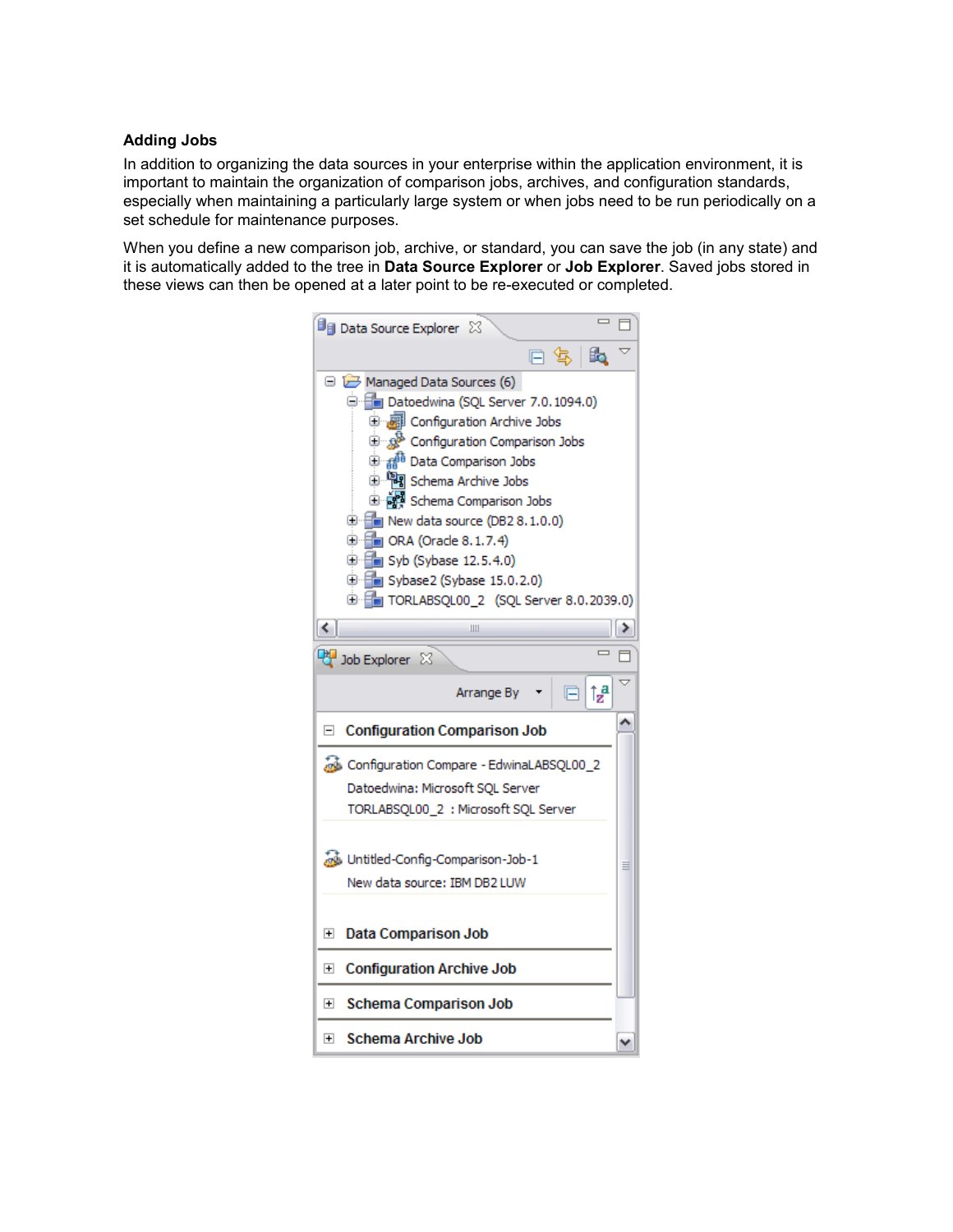*Data Source Explorer and Job Explorer store saved jobs so they can be reused without having to redefine the job.*

### **To add a job**

- 1. Create a new comparison job, archive, or standard and ensure that the specified editor is selected.
- 2. Select **File > Save** or **File > Save All** from the Menu Bar, depending on what command is available.
- 3. The job is saved and automatically added to the appropriate view, as a child of the node to which it applies.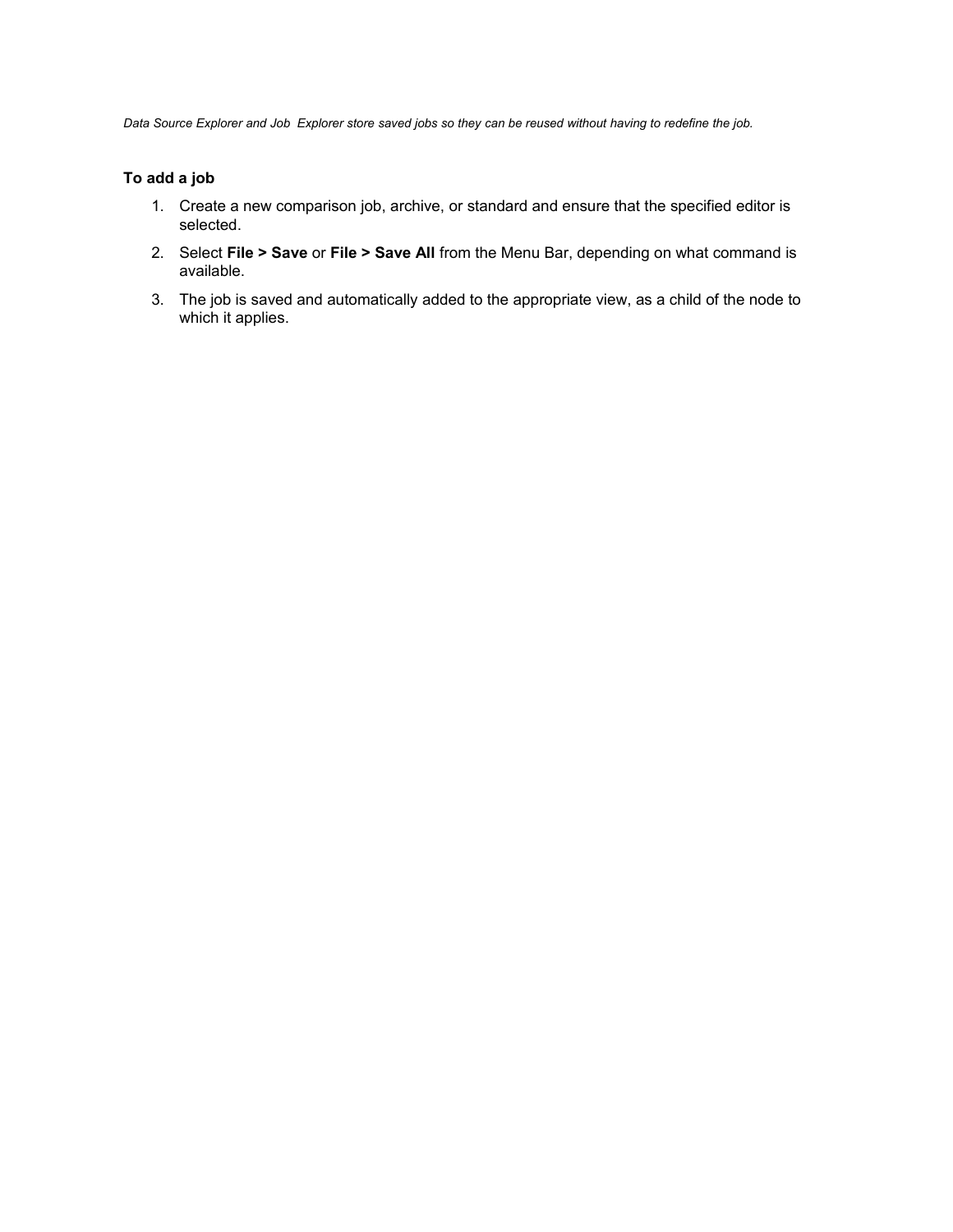### **Managing Jobs**

In large enterprises composed of many data sources with strict configuration and data retention guidelines that require many jobs, archives, and standards, the organization of jobs in Data Source Explorer and Standards Explorer can grow unwieldy.

**Data Source Explorer** provides nodes that organize data source jobs and configuration archives by type as children of the data sources that were included in the job when it was defined, or in the case of archives, the data source from which the archive was defined. Additionally, **Job Explorer** provides a list of all configuration standards that have been defined in the application.

Furthermore, both views contain right-click menus that enable you to delete and rename jobs in the tree for organizational purposes. These menus provide easy access to organizational commands such as **Rename** and **Delete** in order to better help you control the contents of the Views.

*The right-click menu provides commands to help you organize jobs in Data Source Explorer.*

### **To manage jobs**

- 1. Right-click on a job node in Data Source Explorer, or Job Explorer, respectively.
- 2. Choose **Delete** to remove the job node from the view or **Rename** to enter a more meaningful name in the field. The job will be removed from the tree altogether (and thus the application) or appear with your newly defined name, depending on the command you selected. The **Open** command opens the job in its respective editor, while the **Run** command executes the job..

Additionally, **Job Explorer** also provides enhanced organization functionality by providing a full history of all jobs defined and saved in the application. Jobs can be organized by date created, source and target platform type, last modified, last executed, job name, data source name, and job type. Doubleclicking on a job in the view opens it in its respective editor. Use **Job Explorer** when searching for jobs of a specific type or name.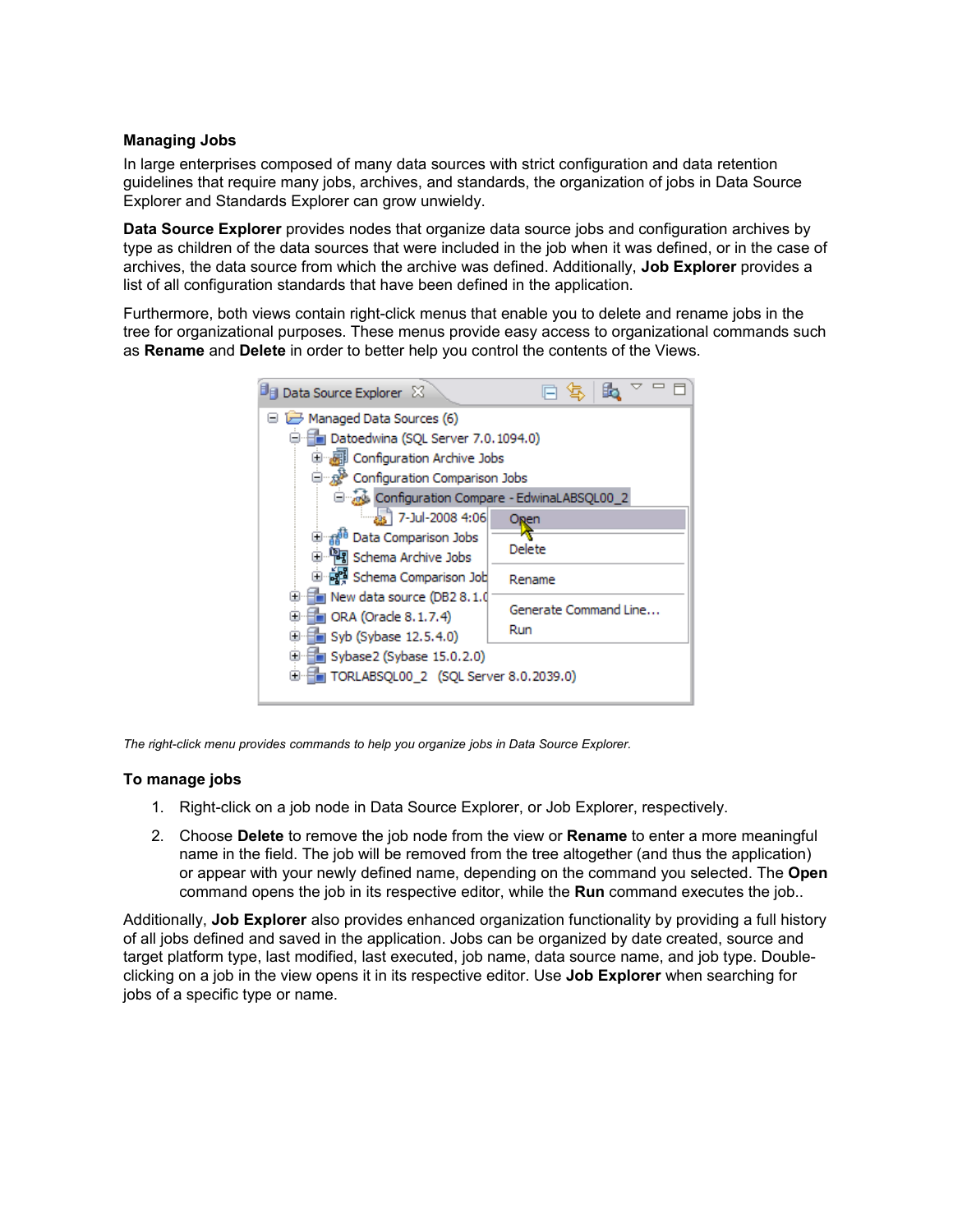| Job Explorer 23                                                                                                                                                                                       |                                                                                   |
|-------------------------------------------------------------------------------------------------------------------------------------------------------------------------------------------------------|-----------------------------------------------------------------------------------|
|                                                                                                                                                                                                       | ▽<br>Ť, <sup>a</sup><br>Arrange By                                                |
| <b>Configuration Comparison Job</b><br>$\mathord{\hspace{1pt}\text{--}\hspace{1pt}}$<br>Configuration Compare - EdwinaLABSO<br>Datoedwina: Microsoft SQL Server<br>TORLABSQL00_2 : Microsoft SQL Serv | Created<br><b>DBMS</b><br>Last Modified<br><b>Last Run</b><br>Name<br>Data Source |
| www.Untitled-Config-Comparison-Job-1<br>New data source: IBM DB2 LUW                                                                                                                                  | Job Type and Module<br>Job Type<br>Module                                         |
| Data Comparison Job<br>$\overline{+}$                                                                                                                                                                 |                                                                                   |
| <b>Configuration Archive Job</b><br>$\left  + \right $                                                                                                                                                |                                                                                   |
| <b>Schema Comparison Job</b><br>$\overline{+}$                                                                                                                                                        |                                                                                   |
| <b>Schema Archive Job</b><br>$+$                                                                                                                                                                      |                                                                                   |

*Job Explorer enables you to organize jobs based on a variety of criteria.*

### **To view jobs in Change Explorer**

- 1. Navigate to **Job Explorer** and click **Arrange By** to view a list of categories by which you can organize the view.
- 2. Select a category. Job Explorer displays all jobs based on your new selection.
- 3. Double-click a job to open it in its respective editor. Alternatively, right-click on the job and select **Run** to execute the job immediately.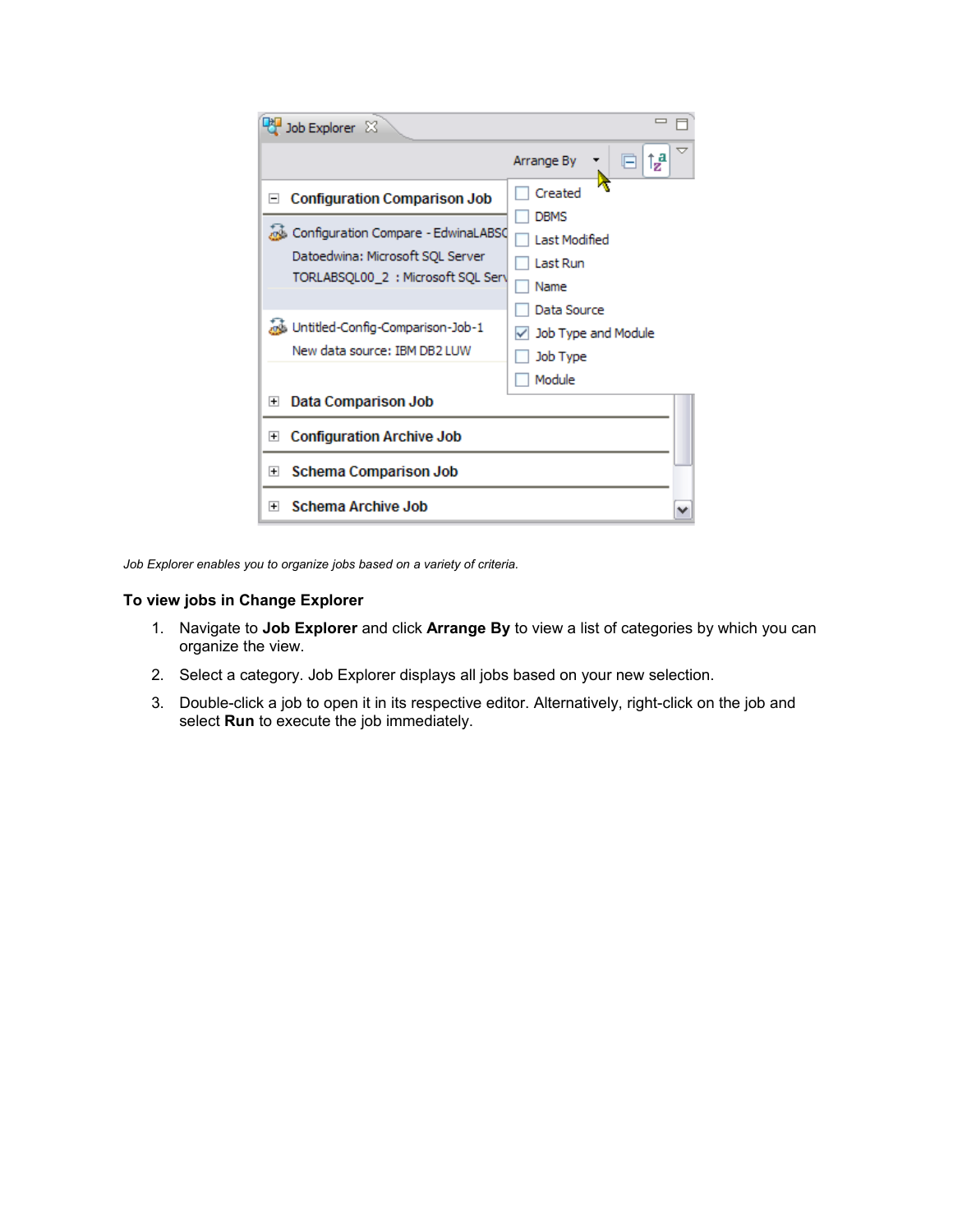# **Session 2: Running Data Comparison Jobs**

Data retention or synchronization between a data source and its backup repository can be a difficult and time-consuming job to monitor and maintain in the manual sense. Further time must be spent if data repositories are found to be out of synchronization and must be checked and corrected at the table row level to determine and correct any discrepancies between the servers. In system implementations, keeping data synchronized between test and production environments is also crucial, as is the synchronization of lookup data stored on multiple repositories, the troubleshooting of replication issues, and data migration confirmations when moving large amounts of data between two data sources during upgrade or maintenance phases.

Change Manager provides the ability to run data comparison jobs that automate much of the data repository comparison and correction process between a pair of data sources at the database, table, and row level. A data comparison job enables you to select a pair of data sources from Data Source Explorer, map databases and tables between your two selections for comparison purposes, and then execute the job. Change Manager then compares the information you provided and returns a results screen with details such as an overall percentage of data that matched between your selections, and discrepancies between the two databases in terms of data values that exist on only one of the two data sources.

Once a data comparison job has executed, you can then correct any synchronization issues by running an automated SQL script that will add missing rows and update out-of-sync values. Additionally, Change Manager enables you to modify the script prior to execution, and stores the script for later usage, as needed.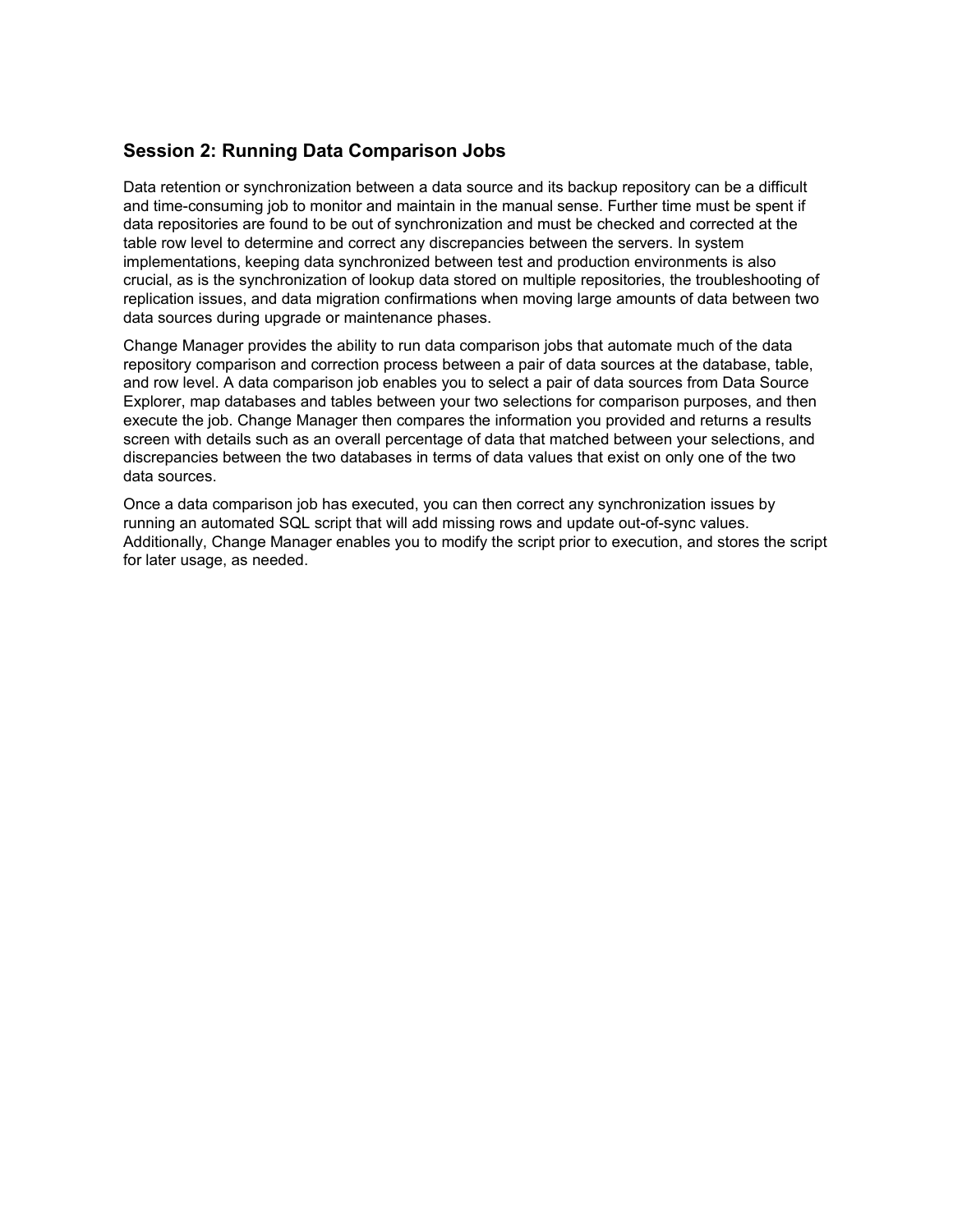| $\triangleright$ Options $\triangleright$ Mapping $\triangleright$ Notification<br>$\triangleright$ Overview                                     |                                 |
|--------------------------------------------------------------------------------------------------------------------------------------------------|---------------------------------|
|                                                                                                                                                  |                                 |
| 命 Create or Modify a Data Comparison Job                                                                                                         |                                 |
| <b>Job Name and Description</b>                                                                                                                  |                                 |
| Name                                                                                                                                             | <b>Notes</b>                    |
| Data-Comparison-Job-1                                                                                                                            |                                 |
| Resource Location<br>C:\Documents and Settings\MRC\change_workbench_5_0<br>\workspace\Change Management\Jobs\Data\Untitled-Data-<br>$\checkmark$ |                                 |
| <b>Job Sources</b>                                                                                                                               |                                 |
| Data Comparison Source                                                                                                                           | <b>C</b> Data Comparison Target |
| Name: Datoedwina                                                                                                                                 | Name: TORLABSQL00_2             |
| Type: Microsoft SQL Server                                                                                                                       | Type: Microsoft SQL Server      |
| Host: Datoedwina1                                                                                                                                | Host: TORLABSQL00 2             |
| Change Datasource                                                                                                                                | <b>Em</b> Change Datasource     |
| Databases:                                                                                                                                       | Databases:                      |
| All Databases<br>M                                                                                                                               | All Databases<br>$\sim$         |

*The Data Comparison Job Editor enables you to analyze and correct the data repositories of two data sources automatically.*

To define and run a data comparison job:

- 1. Select **File > New > Data Comparison Job**. The **Data Comparison Job Editor** opens.
- 2. Type the name of the job in the **Name** field.
- 3. Click and drag a data source from **Data Source Explorer** to the **Data Comparison Source** and **Data Comparison Target** boxes, or click **Select Data Source** in the appropriate box and choose a data source from the dialog. You can use the drop down menus under each box to specify high-level mapping by choosing a database, owner, or schema from the list provided. This selection will affect the items that appear in the mapping table in the following step.
- 4. Navigate to the **Mapping** tab. The Data Comparison Job Editor will attempt to automatically map the databases and tables of the specified source and target. Manually adjust or finish defining incomplete mapping parameters between source and target before continuing.
- 5. Navigate to the **Options** tab and select or de-select the options in the **Mapping Options** section, as required.
- 6. Navigate to the **Mapping** tab. If you changed mapping parameters in step **5**, the Editor reexamines the source and target data sources and updates accordingly. You can manually adjust or finish defining incomplete mapping parameters based on the new results, as needed.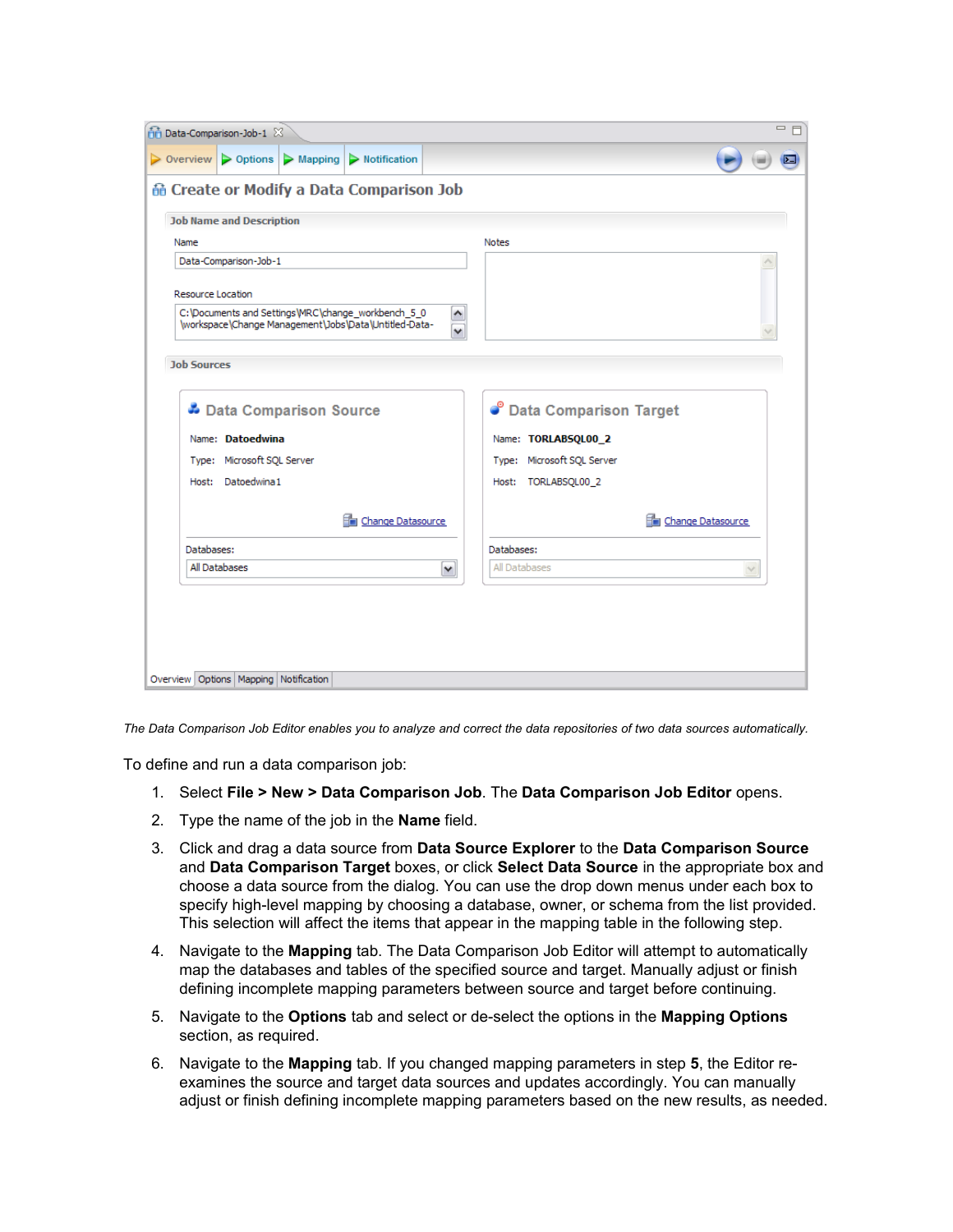- 7. Select or de-select the check box beside each database pair to include or exclude specific pairings from the job when it runs. De-selected pairs will not be included in the comparison. Use the **All** and **None** commands to select all or none of the rows in the table, respectively.
- 8. Select a relevant pair to view the associated table mappings. Select or de-select the check boxes beside each table pair to include or exclude specific pairings from the job, and use the **Edit** button to further detail mapping refinements on the **Columns**, **Comparison Key, and Filter** dialog.
- 9. Navigate to the **Options** tab and select or de-select the **Execution**, **Comparison,** and **Resolution** options, as required to control job execution parameters.
- 10. Click the **Run** icon located in the upper right-hand corner of the tab to execute the job. The **Results** tab appears and displays the progress of the comparison job.
- 11. Review the job results for individual pairs by clicking the **View** command in the **Results** column on individual pairs. The **Database Results** tab shows detail results for the tables and rows of the selected databases.
- 12. Click **View Report** to view a report of the executed job. From the report window, you can save, print, or otherwise modify the report file for storage or distribution purposes.
- 13. To synchronize a database pair, click **Generate a SQL Script** and run it. Synchronization scripts are added to **Project** Explorer under the **Sync Scripts** node and can be run by the **Execute SQL** command in the right-click menu when the script is highlighted. The job automatically updates the source and target data sources to match via the insertion of UPDATE, INSERT, and DELETE statements on both data sources, as required.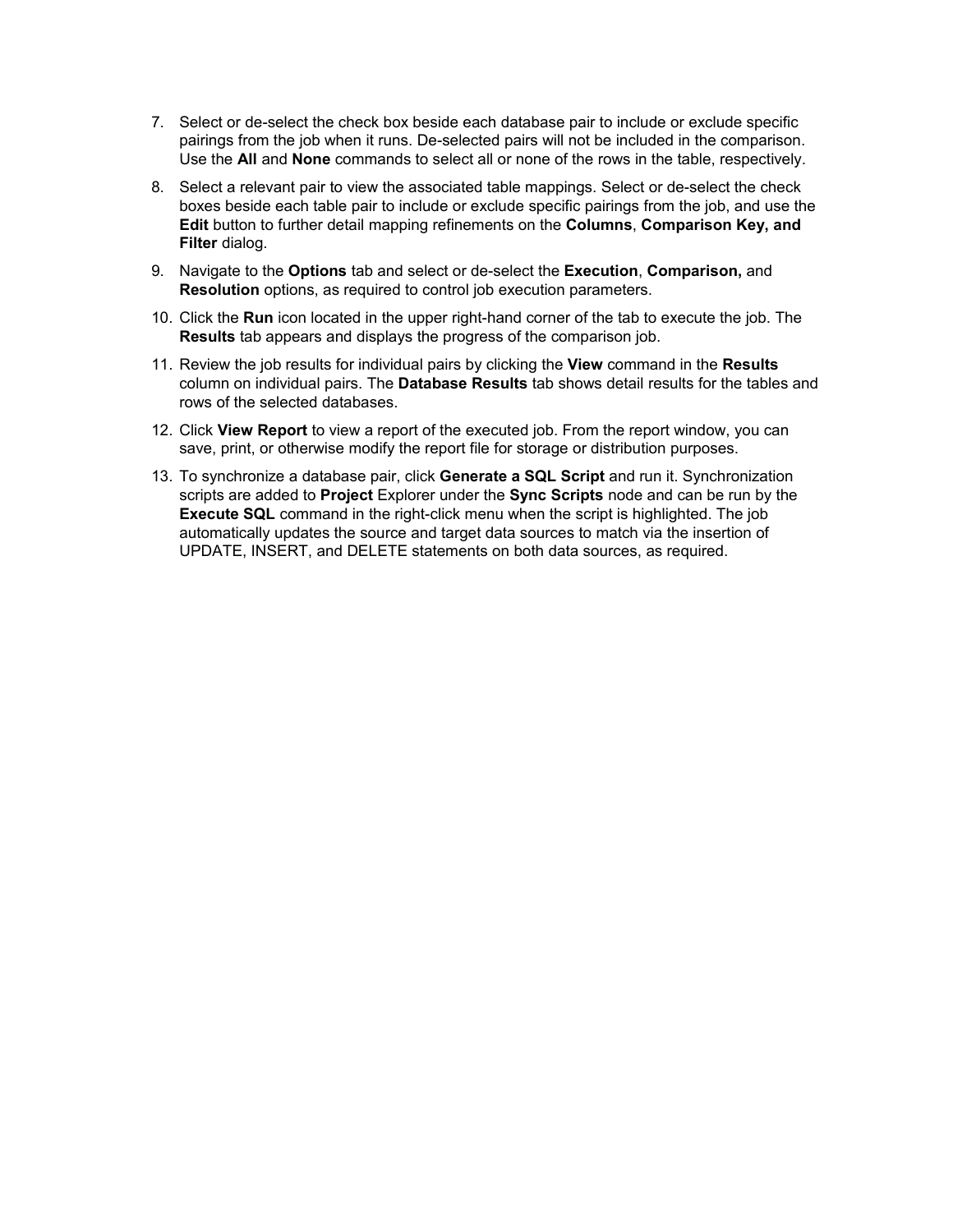### **Understanding Table Mapping**

In the process of data source migration and the general upkeep and maintenance of a data source and its backup, databases and tables can be modified and re-defined so naming conventions no longer apply between two repositories that contain data. This is especially true when moving systems into production from a testing environment.

Data comparison jobs enable you to modify the mapping parameters of a given data comparison job manually by choosing to exclude paired elements or re-define those pairings altogether, from the database level to the row level. Customized mapping is performed on the **Mapping** tab of the **Data Comparison Job Editor**.

| 8.<br>TORLABSQL00_2              | % Mapped | Datoedwina | % Mapped | Last Ins                |
|----------------------------------|----------|------------|----------|-------------------------|
| $\checkmark$                     |          | [Unmapped] |          | [Not Ins]               |
| ✓<br>#cici#                      |          | [Unmapped] |          | [Not Ins                |
| $\checkmark$<br>2005             |          | [Unmapped] |          | Not Ins                 |
| $\checkmark$<br>۵                |          | [Unmapped] |          | [Not Ins                |
| $\checkmark$<br>ABC <sub>1</sub> |          | [Unmapped] |          | Not Ins                 |
| $\checkmark$<br>activation       |          | [Unmapped] |          | [Not Ins                |
| ✓<br>AlexLevatoTest              |          | [Unmapped] |          | Not Ins                 |
| $\overline{\checkmark}$<br>AppDb |          | [Unmapped] |          | [Not Ins <sup>1</sup> ] |
| ≺                                | Ш        |            |          |                         |

Select: All , None

Refresh Databases and Owners & Restore Default Mappings & Inspect Checked Pairs

*Data comparison features customized mapping for individual data comparison jobs to the row level of a pair of data sources.*

To view and refine the database, table, and row mappings of a data comparison job:

- 1. Navigate to the **Mapping** tab. The **Database Mapping** table provides a list of paired rows at the database level between the source and target data sources. The **% Mapped** column indicates how much of each database that Change Manager has automatically mapped.
- 2. Use the check boxes to include or exclude a pair of databases from the job and/or redefine the mappings themselves by using the drop down menus provided in the **Target** column and select a different database.
- 3. To modify table mappings, double-click on a paired database row. The **Table Mapping** table populates with the table pairings for the selected databases.
- 4. Use the check boxes to include or exclude a pair of tables from the job and/or redefine the mappings themselves via drop down menus provided.
- 5. To view row pairings, double-click on a paired table row. The pairings appear in a new tab of the Data Comparison Job Editor. Mappings at this level are modified on in the **Table Mapping** table.
- 6. To modify row mappings, click **Edit** in the appropriate table row. The **Columns, Comparison Key, and Filter** dialog enables the further detailing of mapping refinements:
	- The **Columns and Comparison Key** tab enables the mapping of columns to compare between the paired tables.
	- The **Comparison Filter** tab enables you to manually insert a WHERE clause for execution when the job runs.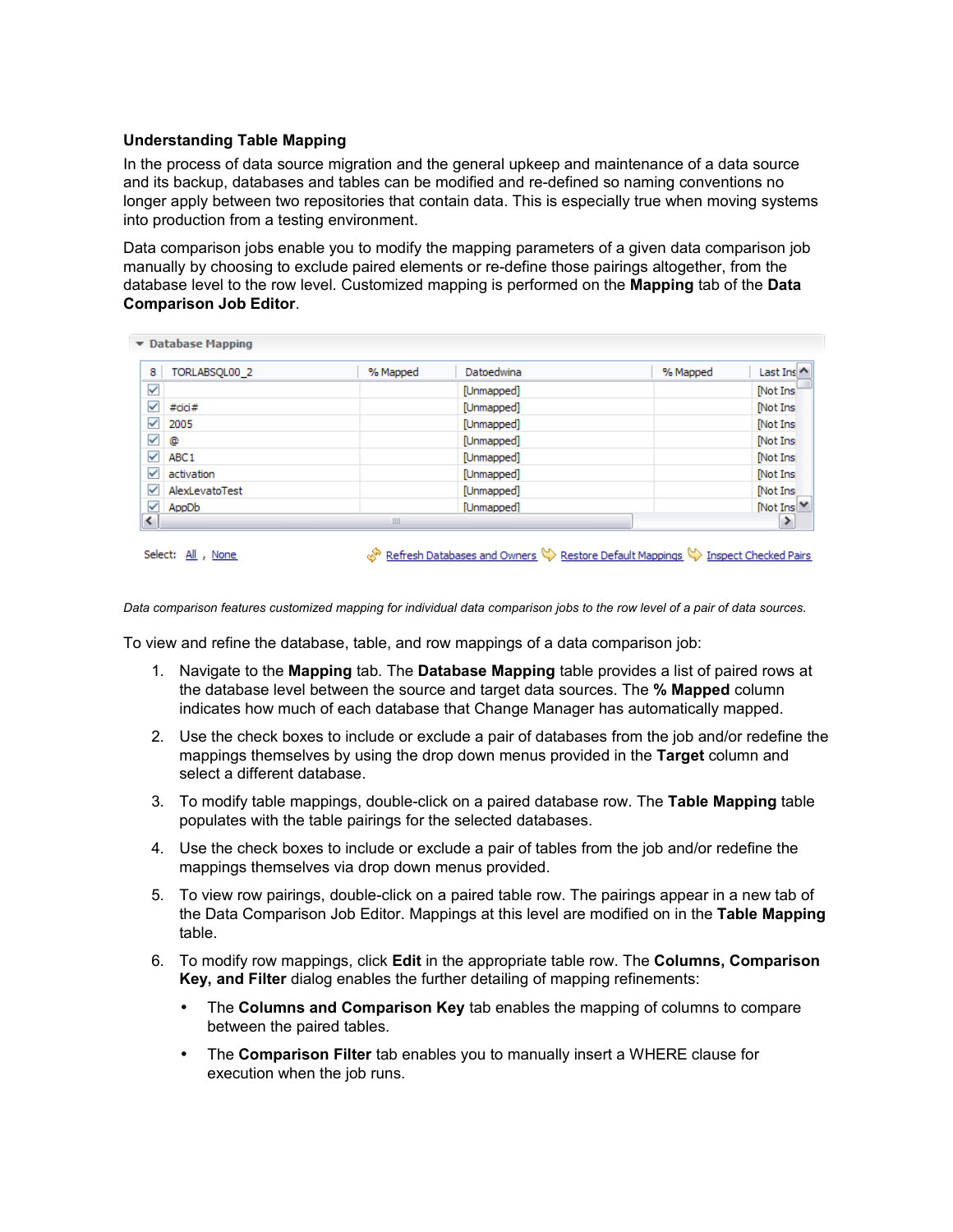### **Specifying the 'Fast Compare' Option**

The comparison of large repositories with many databases, tables, and rows can be a time consuming and tedious process, especially when you are required to check at the row level to ensure complete accuracy between a data source and its backup, or during migration procedures from testing to production that require optimum levels of accuracy.

Data comparison features a **Compression Comparison** option that enables an algorithm during the execution process of a job. The algorithm allows Change Manager to compare at a table level instead of the row level initially. Each table in a pair is assigned a value and if the values match the comparison process moves to the next pair of tables. If the values do not match, the process performs a more detailed comparison at the row level. This feature allows for a faster comparison process in general, without losing any accuracy during the process.

#### **Execution Options**

#### Compression Comparison

With this option enabled data on your datasources is compressed before being transmitted to the workbench and compared. Data compression enables the job to run at a much faster rate by removing the need to transfer and compare large volumes of data. This option is currently only available on SQL Server 2005 and requires the CLR to be enabled.

The **Compression Comparison** option is enabled on the **Options** tab of the Data Comparison Job Editor, but is only available on SQL Server 2005, DB2 for LUW, and Oracle platforms. Additionally, it requires CLR to be enabled to function correctly.

To enable Fast Compare:

• Before executing a job in the Data Comparison Job Editor, navigate to the **Options** tab and select **Compression Comparison** in the **Execution Options** section. Fast Compare is enabled and when the job is executed, the system will perform the comparison, as appropriate.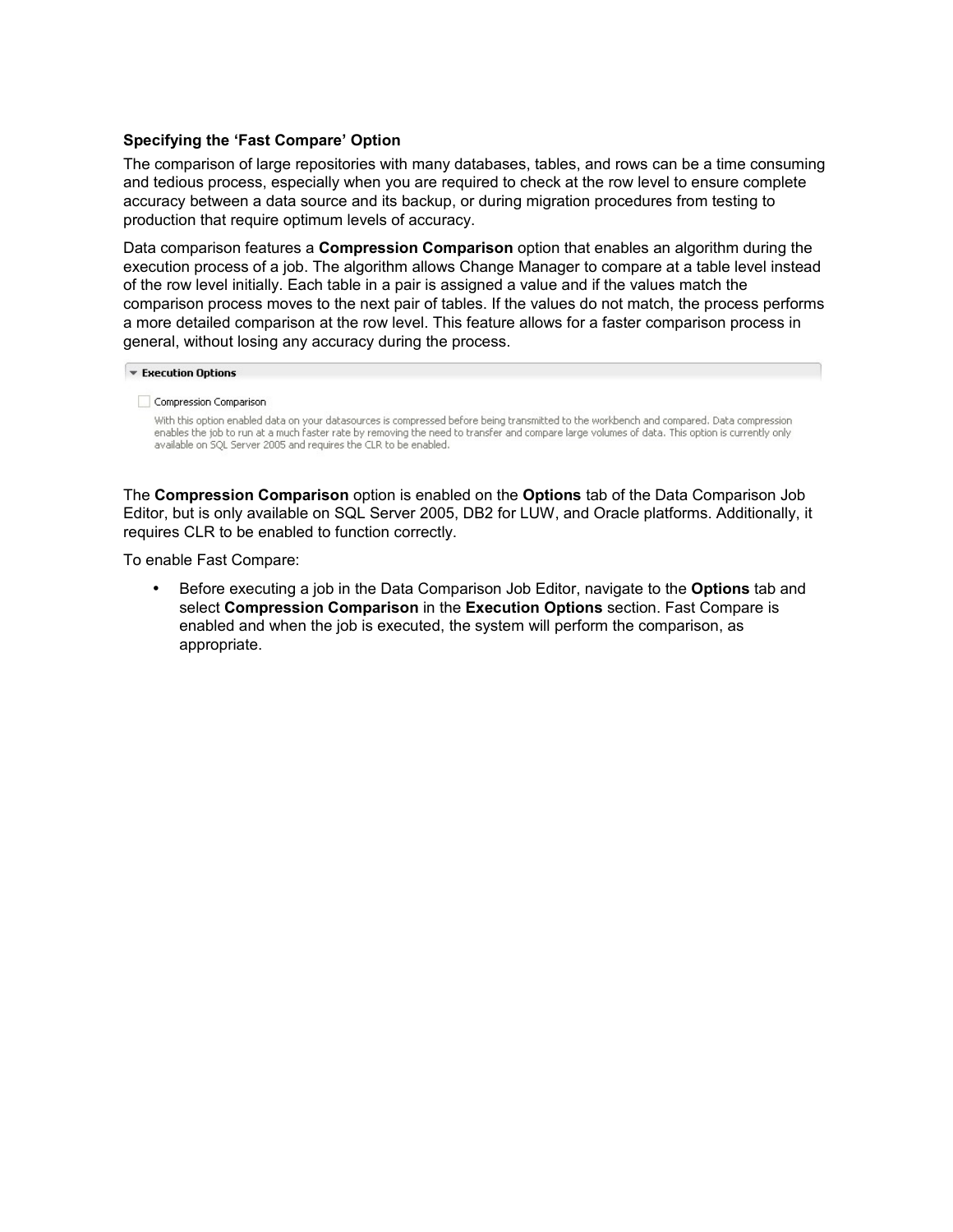# **Session 3: Running Configuration Comparison Jobs**

The monitoring and maintenance of configuration settings between two data sources in an enterprise is important to provide maximum performance and availability of each data source in the network, and enables DBAs to tune performance and quickly diagnose problems. However, like data comparison, the manual effort required to investigate and correct the configuration settings of multiple data sources can be a time-consuming and tedious task.

Configuration comparison provides the ability to run configuration comparison jobs that automate the comparison process between two data sources by examining the configuration settings of two specified data sources and outlining the differences between the two sets of parameters. A configuration comparison job enables you to select a pair of data sources from Data Source Explorer, refine the property comparisons prior to job execution and then run the job and view the results, enabling you to correct any issues you find between the pair.

Furthermore, configuration comparison jobs utilize configuration archives and standards as well as registered data sources. Archives provide an older snapshot of the configuration settings of a data source, while standards are customized sets of properties with threshold operators that allow you to create the 'perfect' configuration against which you can compare existing data source settings.

| <b>Job Name and Description</b>               |                            |                |
|-----------------------------------------------|----------------------------|----------------|
| Name                                          | Notes                      |                |
| Configuration Comparison: Extotb15 - extotb23 |                            |                |
| Track results in Compliance Explorer          |                            |                |
| <b>Job Sources</b>                            |                            |                |
| & Comparison Source                           | Comparison Target          |                |
| Name: Extotb15                                | Name: extotb23             |                |
| Microsoft SQL Server<br>Type:                 | Type: Microsoft SQL Server |                |
| Extotb15<br>Host:                             | extotb23<br>Host:          |                |
| Change Datasource p Select Standard           |                            | Change Datasou |
| Use Live Sources                              | Use Live Sources           |                |
| Use an Archive                                | Use an Archive             |                |
| v                                             |                            |                |
| $\cdots$                                      |                            |                |
|                                               |                            | Add More       |
|                                               |                            |                |

*The Configuration Comparison Job Editor enables you to analyze the configuration settings of two data sources automatically.*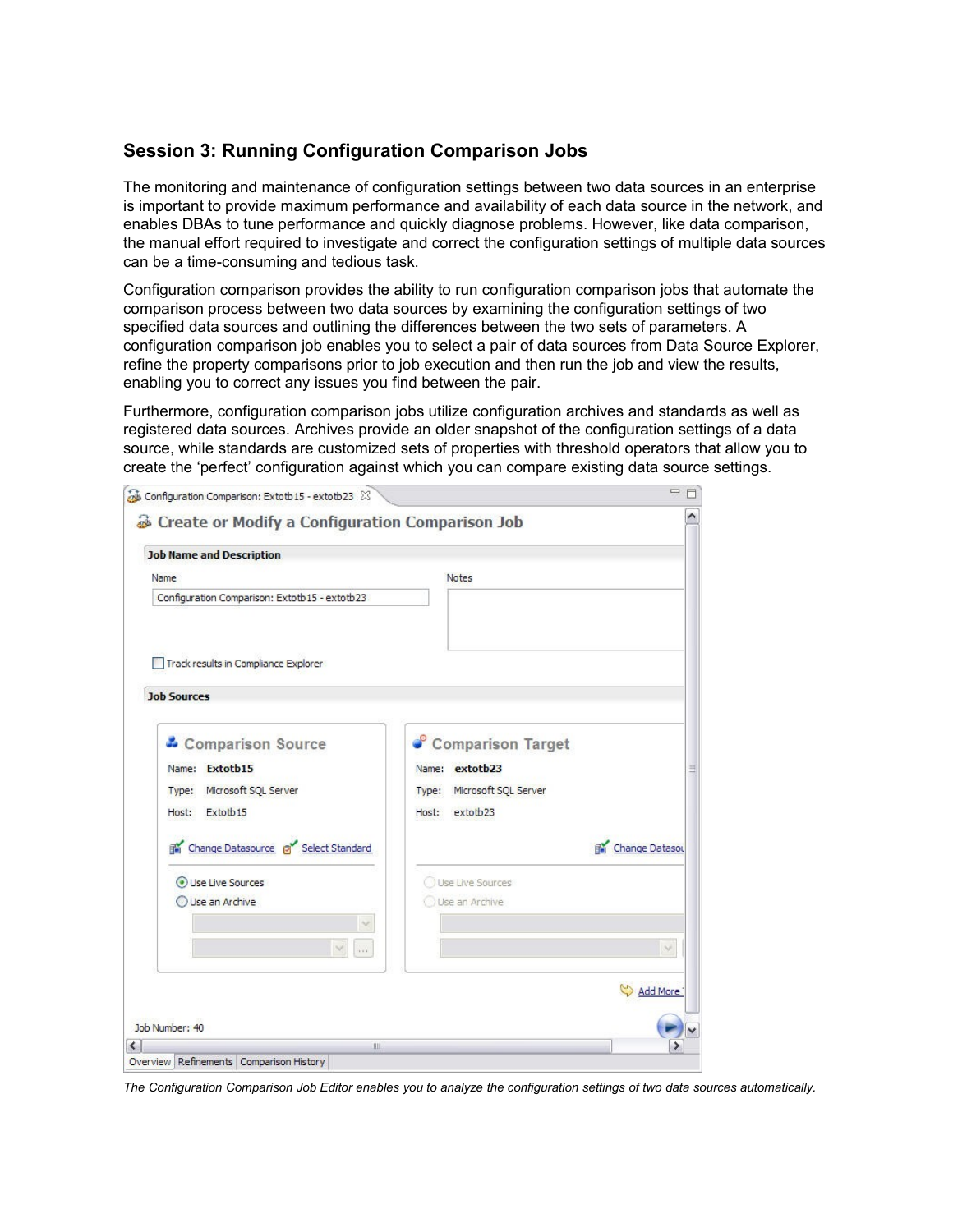### **To define and run a configuration comparison job**

- 1. Select **File > New > Configuration Comparison Job**. The **Configuration Comparison Job Editor** opens.
- 2. Type the name of the job in the **Name** field.
- 3. Click and drag a data source or archive from **Data Source Explorer** to the **Configuration Comparison Source** or **Configuration Comparison Target** boxes, or click and drag a standard from **Standards Explorer** to the **Configuration Comparison Source** box. Alternatively, click **Select Data Source** in the appropriate box and choose a data source from the dialog.
- 4. Navigate to the **Refinements** tab and select or de-select the configuration properties in the table listing. De-selected properties will not be included in the comparison when the job executes.
- 5. Click the **Run** icon located in the upper right-hand corner of the tab to execute the job. The **Comparison Results** tab appears and displays the progress of the comparison job.
- 6. Review the job results once it completes on the **Comparison Results** tab.
- 7. Click **View Report** to view a report of the executed job. From the report window, you can save, print, or otherwise modify the report file for storage or distribution purposes.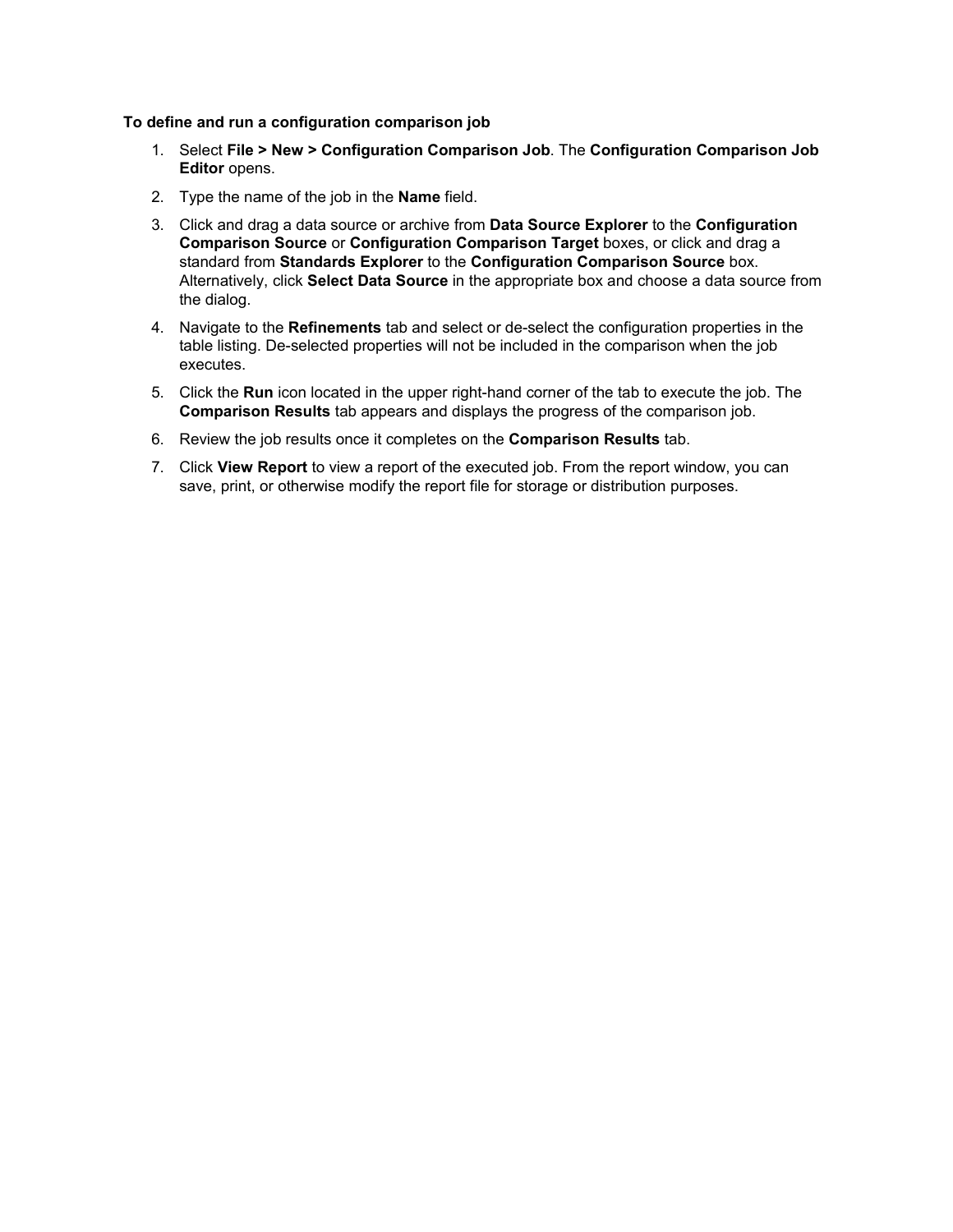### **Defining Configuration Standards**

In many cases, it is often desirable to maintain a list of ideal configuration settings that each system in your enterprise should maintain, or, at minimum, fall between certain thresholds in order to maintain acceptable levels of performance and data retention.

A configuration standard is a configuration comparison job object that is composed of user-defined configuration properties (static or dynamically updated based on the source values) with customized values that include threshold comparison operators (greater than, less than, falls within or is a member of a specified set, etc.) Once defined, standards can be used in configuration comparison jobs against registered data sources and archives in order to determine if target data sources meet and fall within the specified values of the standard's requirements.

|      |                           | Dintitled-Standard &                 |                                                                     |                    | $= 5$ |
|------|---------------------------|--------------------------------------|---------------------------------------------------------------------|--------------------|-------|
|      | $\triangleright$ Overview | $\triangleright$ Refinement          |                                                                     |                    |       |
|      |                           |                                      | <sup>2</sup> Create or Modify a Configuration Standard              |                    |       |
|      |                           | <b>Standard Name and Description</b> |                                                                     |                    |       |
| Name |                           |                                      |                                                                     | <b>Notes</b>       |       |
|      | Untitled-Standard         |                                      |                                                                     |                    |       |
|      | Resource Location         |                                      |                                                                     |                    |       |
|      | <b>Standard Sources</b>   |                                      |                                                                     |                    |       |
|      |                           |                                      | The Drag and drop from the Datasource Explorer to add a new source. |                    |       |
|      |                           |                                      |                                                                     |                    |       |
|      | Source                    |                                      | Version                                                             | No Source Selected |       |
|      |                           |                                      |                                                                     | Hostname:          |       |
|      |                           |                                      |                                                                     | Type:              |       |
|      |                           |                                      |                                                                     |                    |       |
|      |                           |                                      |                                                                     |                    |       |
|      |                           |                                      | Add Datasource @ Add Archive Version [ Add Standard                 |                    |       |
|      |                           |                                      |                                                                     |                    |       |
|      |                           |                                      |                                                                     |                    |       |
|      |                           |                                      |                                                                     |                    |       |
|      |                           |                                      |                                                                     |                    |       |
|      |                           |                                      |                                                                     |                    |       |
| ≺    |                           |                                      | $\rm III$                                                           |                    | ▶     |
|      | Overview Refinement       |                                      |                                                                     |                    |       |

*The Standards Editor is used to define and modify configuration standards.*

Standards are defined in the **Project Editor**. Once a standard is defined it appears in the **Project Explorer** view and contains the interface and navigation functionality of a registered data source object with the exception that it can only be used as a **Source** in comparison jobs.

### **To define a configuration standard**

1. Select **File > New > Configuration Standard**. The Standards Editor opens.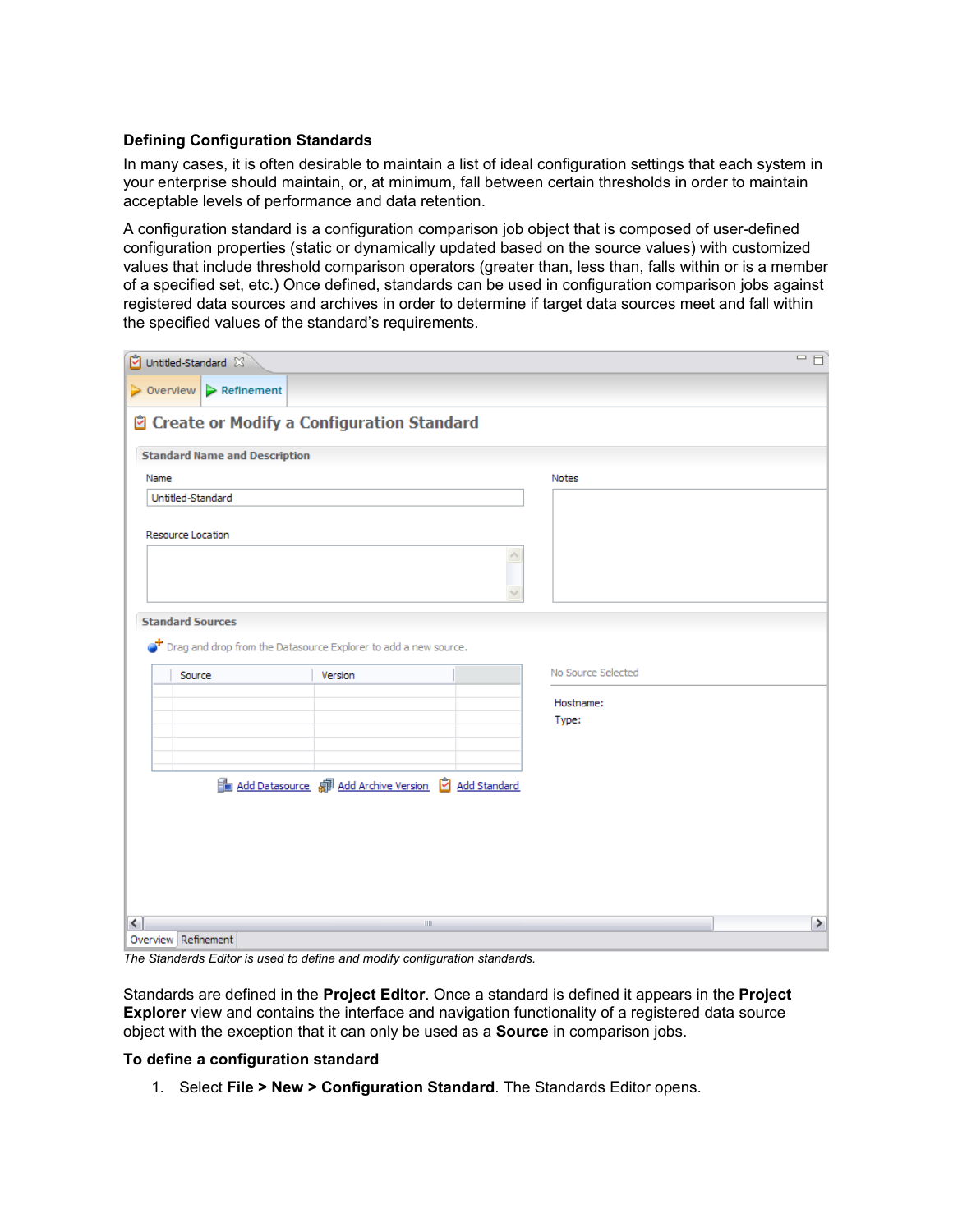- 2. Enter the name of the Standard in the **Name** field.
- 3. Drag and drop a data source, archive, or standard from **Data Source Explorer** to the **Standard Sources** table. Alternatively, use the **Add Datasource** and **Add Archive Version** commands beneath the table to add properties to the standard.
- 4. Navigate to the **Standard Refinement** tab and define each listed property as **Linked** or **Static** by clicking the appropriate row value in the **Type** column and choosing a selection from the drop down menu.
- 5. Define each property operator by clicking the appropriate row value in the **Operator** column and choosing a selection from the drop down menu.
- 6. Select **File > Save** or **File > Save All** to save the Standard. It automatically appears in **Standards Explorer**.
- 7. Drag and drop the new standard from **Standards Explorer** to the **Comparison Source** box in the **Configuration Comparison Job Editor**. You can now proceed to run a job using the standard's properties as you would a registered data source or an archive.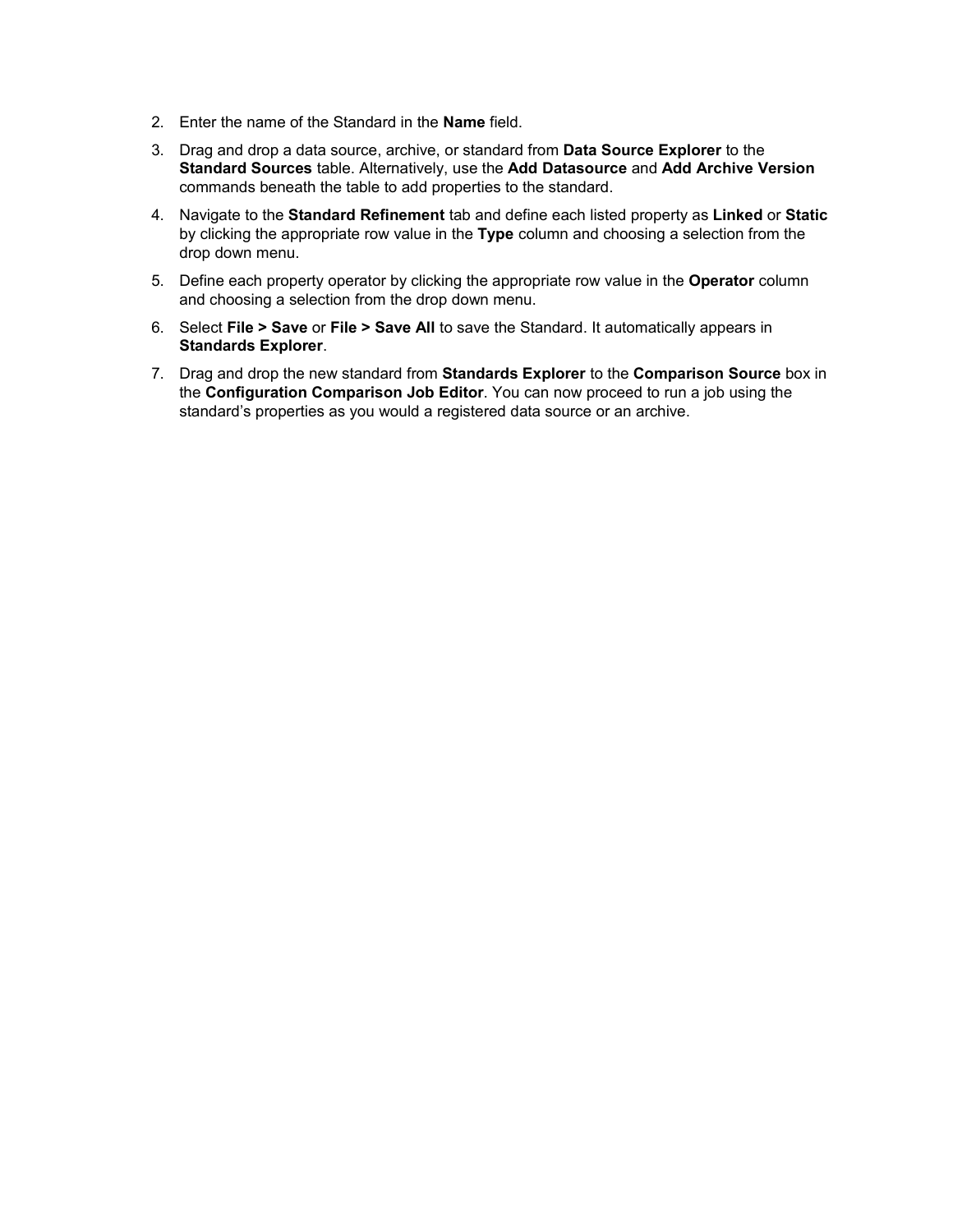### **Defining Configuration Archives**

A snapshot of a data source's configuration properties at various points in time is often useful for backup and restoration purposes as well as to monitor value slippage and otherwise preserve older settings that may or may not impact your enterprise in the near or far future.

An archive is a static view of a single data source's configuration properties from a specific point in time. A single archive can contain multiple versions that enable you to periodically capture the property values of a data source over the course of time.

Archives are defined in the **Archive Job Editor** and appear as child nodes of the appropriate data source in Data Source Explorer. Once an archive is defined, its various versions can be used in configuration comparison jobs with data sources and configuration standards.

| Standard A &        |                                                       |                                                                       |                         | $= \Box$      |
|---------------------|-------------------------------------------------------|-----------------------------------------------------------------------|-------------------------|---------------|
|                     | $\triangleright$ Overview $\triangleright$ Refinement |                                                                       |                         |               |
|                     |                                                       | <sup>2</sup> Create or Modify a Configuration Standard                |                         |               |
|                     |                                                       |                                                                       |                         |               |
|                     | <b>Standard Name and Description</b>                  |                                                                       |                         |               |
| Name                |                                                       |                                                                       | <b>Notes</b>            |               |
| Standard A          |                                                       |                                                                       |                         |               |
|                     | Resource Location                                     |                                                                       |                         |               |
|                     |                                                       |                                                                       |                         |               |
|                     |                                                       |                                                                       |                         |               |
|                     |                                                       |                                                                       |                         |               |
|                     | <b>Standard Sources</b>                               |                                                                       |                         |               |
|                     |                                                       | The Drag and drop from the Datasource Explorer to add a new source.   |                         |               |
|                     |                                                       |                                                                       |                         |               |
|                     | Source                                                | Version                                                               | TORLABSQL00_2           |               |
|                     | TORLABSQL00_2                                         | Microsoft SQL Server 8.0                                              | Hostname: TORLABSQL00_2 |               |
|                     |                                                       |                                                                       | Linked<br>Type:         |               |
|                     |                                                       |                                                                       |                         |               |
|                     |                                                       |                                                                       |                         |               |
|                     |                                                       | Tan Add Datasource <i>a</i> Add Archive Version <b>2</b> Add Standard |                         |               |
|                     |                                                       |                                                                       |                         |               |
|                     |                                                       |                                                                       |                         |               |
|                     |                                                       |                                                                       |                         |               |
|                     |                                                       |                                                                       |                         |               |
|                     |                                                       |                                                                       |                         |               |
| ≺                   |                                                       | Ш                                                                     |                         | $\rightarrow$ |
| Overview Refinement |                                                       |                                                                       |                         |               |

*The Archive Job Editor is used to capture and save data source properties at a specific point in time.*

### **To define a configuration archive**

- 1. Right-click on a data source in **Data Source Explorer** and select **Archive > Configuration** from the menu. The **Archive Job Editor** opens.
- 2. Enter the name of the Archive in the **Name** field.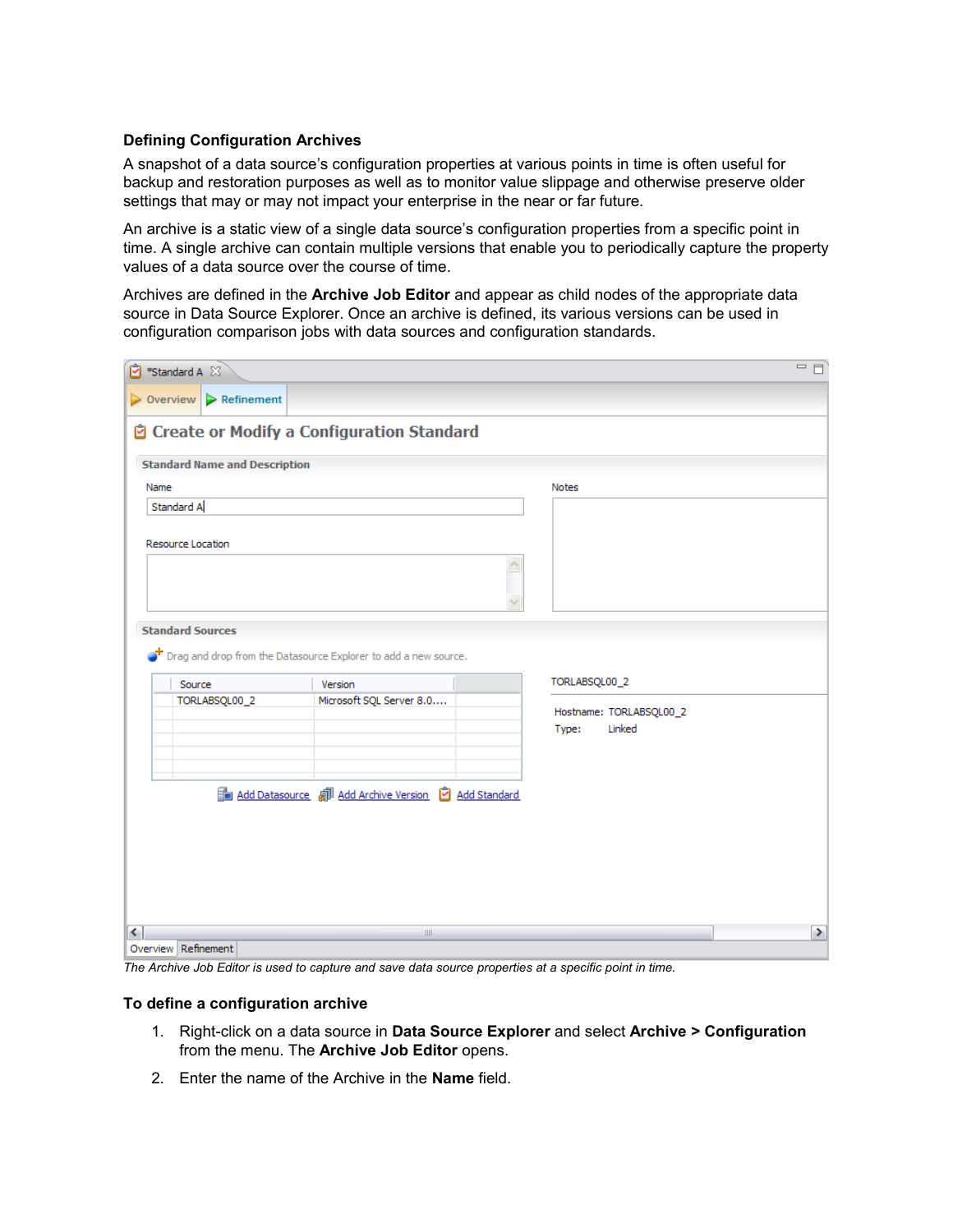- 3. Navigate to the **Refinements** tab and use the check boxes to select or de-select properties, as needed. Selected properties are included in the Archive, while de-selected properties are ignored.
- 4. Click the **Run Job** icon in the upper right-hand corner of the Editor. A tab named **Unsaved Version** appears containing the properties of the captured source.
- 5. Select **File > Save**. The **Unsaved Version** tab changes to **Version 1** and **Version 1** appears in the **Archive Versions** table on the **Overview** tab with a time stamp. You can create more versions by clicking the **Run Job** icon again.
- 6. Drag and drop the new archive version from **Data Source Explorer** to the **Source** or **Target** boxes in **Configuration Comparison Job Editor**. You can now proceed to run a job using the archive properties as you would a registered data source.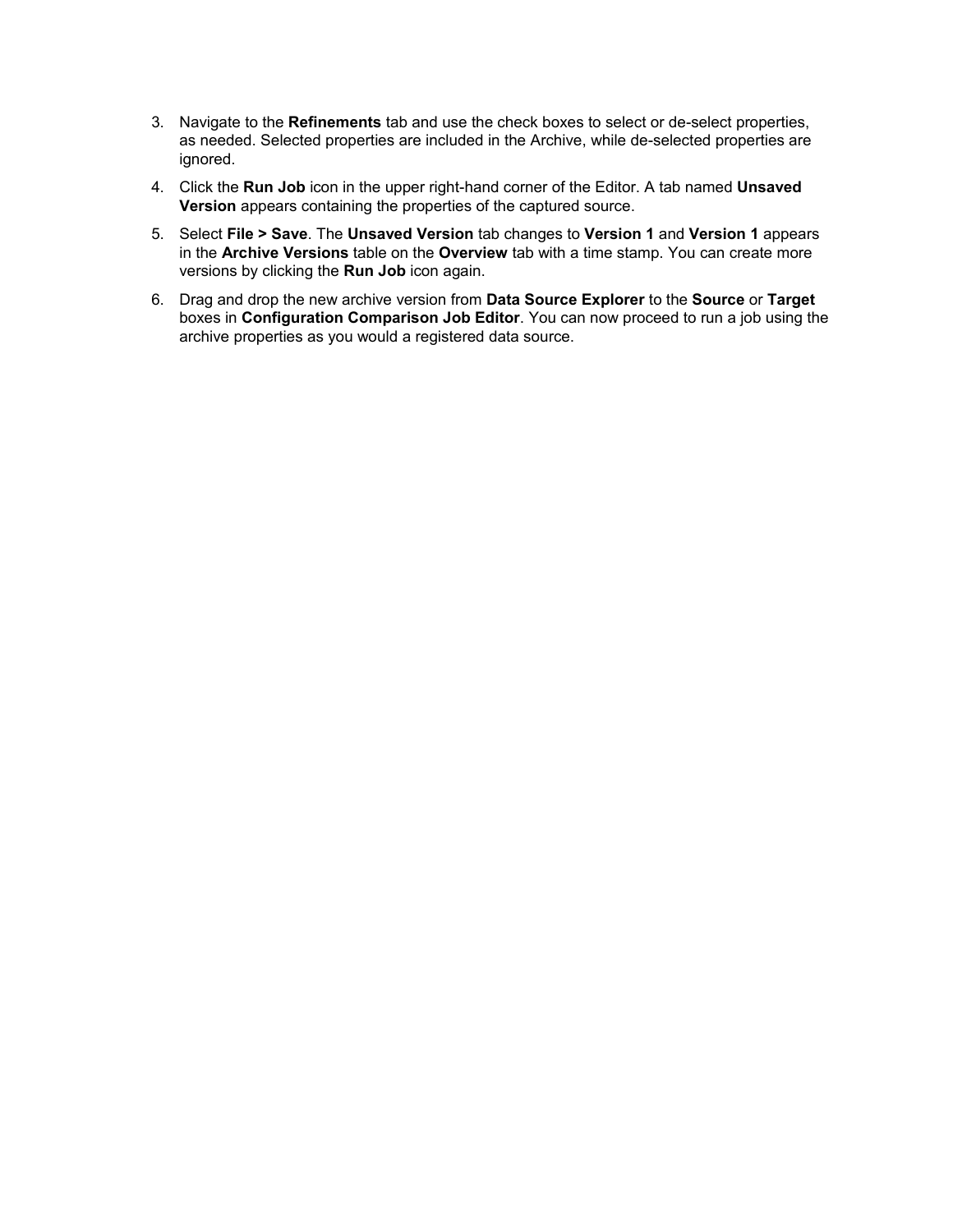# **Session 4: Running Schema Comparison Jobs**

Schema comparison supports the capture and comparison of database schema in your enterprise. This can be used to create a baseline of your database schema for analyzing schema and permission changes between the baseline and the live environment.

In order to create a baseline of your schema, you must first capture and store it. Once it has been captured, you can use this archive to compare it against the live environment. If needed, the schema comparison editor then provides the ability to synchronize the schema of a live data source with the archive.

| and Untitled-Schema-Comparison-Job-6 $23$                                                                                              |                  |                               |                          |        | □ 日 |
|----------------------------------------------------------------------------------------------------------------------------------------|------------------|-------------------------------|--------------------------|--------|-----|
| $\triangleright$ Overview $\triangleright$ Refinements $\triangleright$ Mapping $\triangleright$ Options $\triangleright$ Notification |                  | $\blacktriangleright$ History |                          |        |     |
| 望 Create or Modify a Schema Comparison Job                                                                                             |                  |                               |                          |        |     |
| <b>Job Name and Description</b>                                                                                                        |                  |                               |                          |        |     |
| Name                                                                                                                                   | <b>Notes</b>     |                               |                          |        |     |
| Untitled-Schema-Comparison-Job-6                                                                                                       |                  |                               |                          |        |     |
| <b>Resource Location</b><br>(Unsaved)<br>C:\Documents and Settings\MRC\change_workbench_5_0                                            |                  |                               |                          |        |     |
| <b>Job Sources</b>                                                                                                                     |                  |                               |                          |        |     |
| Schema Comparison Source                                                                                                               |                  |                               | Schema Comparison Target |        |     |
| Name:                                                                                                                                  | Name:            |                               |                          |        |     |
| Type:                                                                                                                                  | Type:            |                               |                          |        |     |
| Host:                                                                                                                                  | Host:            |                               |                          |        |     |
| Select Datasource                                                                                                                      |                  |                               | Select Datasource<br>略   |        |     |
| ◯ Use Live Sources                                                                                                                     |                  | ◯ Use Live Sources            |                          |        |     |
| ◯ Use an Archive                                                                                                                       | ◯ Use an Archive |                               |                          |        |     |
|                                                                                                                                        |                  |                               |                          |        |     |
| $\vee$<br>$\sim$                                                                                                                       |                  |                               |                          | $\sim$ |     |
|                                                                                                                                        |                  |                               | Add More Targets         |        |     |
| Overview Refinements   Mapping   Options   Notification   History                                                                      |                  |                               |                          |        |     |

*The Schema Comparison Job Editor is used to compare the schema of two or more data sources in your environment.*

### **To define a schema comparison**

**1. 2. Select File > New > Schema Comparison Job** in the Menu Bar. The Schema Comparison Job Editor opens.

Type the name of the job in the **Name** field. Ensure that you specify a meaningful name that identifies the job in other views and dialogs.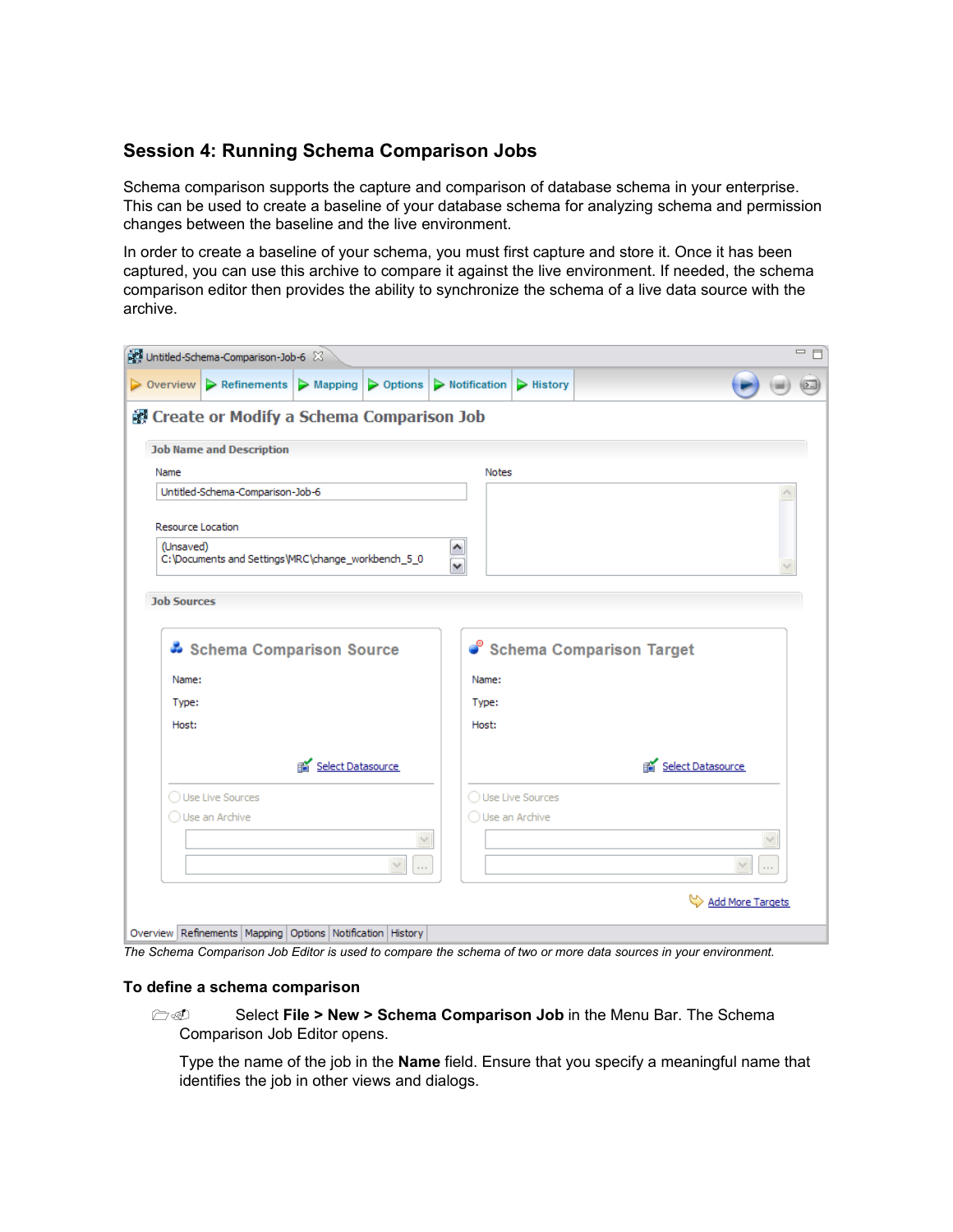- 1. Click and drag a data source from **Data Source Explorer** to the **Schema Comparison Source** or **Schema Comparison Target** box, or click **Select Data Source** in the appropriate box and choose a data source from the dialog that appears. Additionally, you can add multiple targets by clicking **Add More Targets** to enable one-to-many comparison.
- 2. Navigate the the **Refinements** tab and select or de-select the objects in the table, as required. Selected objects are included in the comparison job, and de-selected properties are ignored during job execution.
- 3. Navigate to the **Mapping** tab and then click the target of the pair you want to change. You can use the drop down menu to redefine the schema object pairing, as needed.
- 4. Navigate to the **Options** tab to set the **Alter**, **Compare**, **Decorator**, and **Identifier** options for the comparison job. These options generally control how statements are built during the comparison process, as well as what objects will be included or excluded in the final results.
- 5. Click the **Run** icon located in the upper right-hand corner of the tab to execute the job. The **Results** tab appears and displays the progress of the comparison job.
- 6. Review the job results once it completes on the **Comparison Results** tab.
- 7. Click **View Report** to view a report of the executed job. From the report window, you can save, print, or otherwise modify the report file for storage or distribution purposes.
- 8. To synchronize the schema, click **Generate a SQL Script** and run it. Synchronization scripts are added to **Project Explorer** under the **Sync Scripts** node and can be run by the **Execute SQL** command in the right-click menu when the script is highlighted.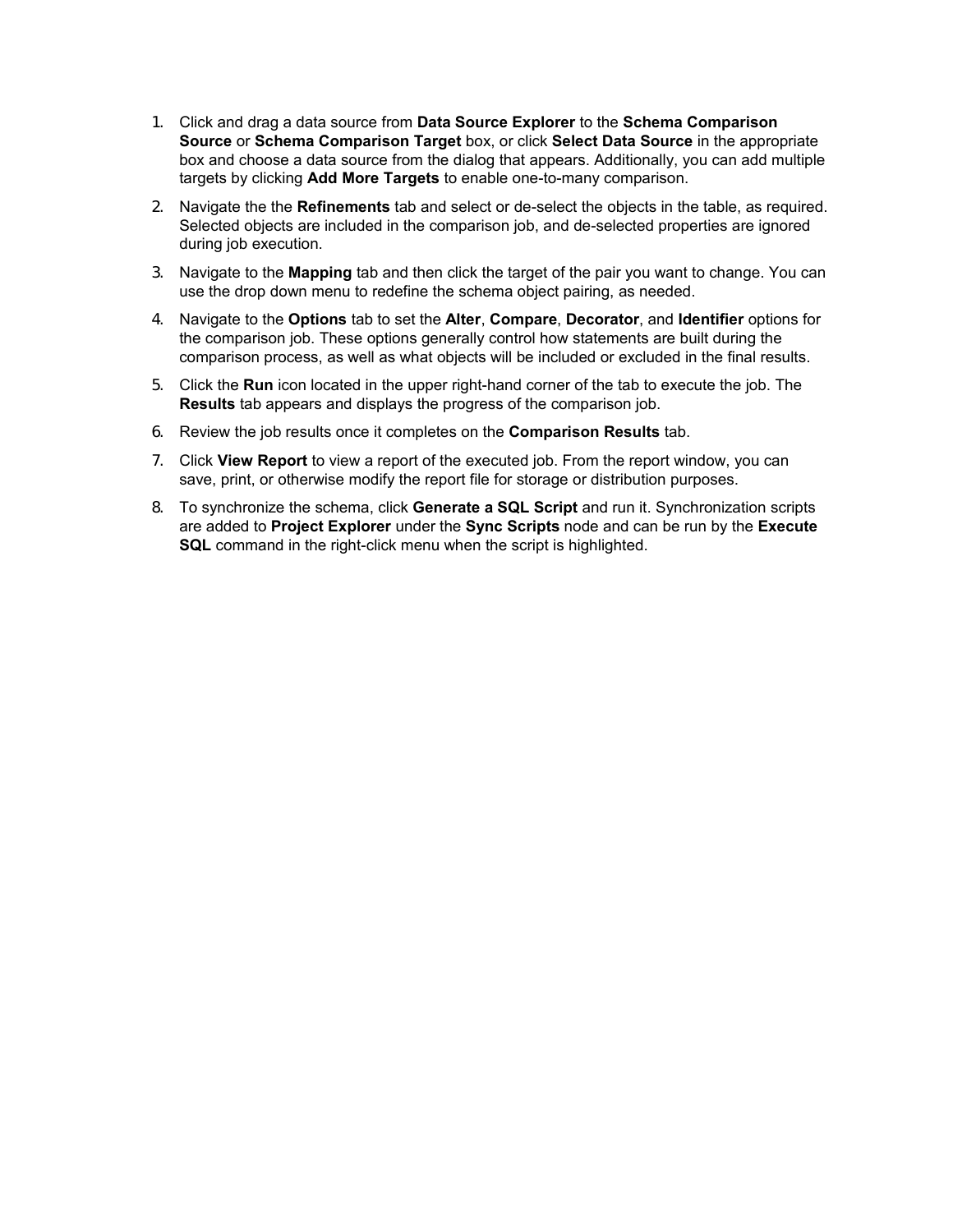### **Defining Schema Archives**

An archive is an object related to schema comparison that contains a snapshot of the schema of a registered data source. A schema archive is used in schema comparisons against other data sources and archives as a baseline to monitor data loss and inconsistencies when moving between testing and production environments.

Schema archives are composed of a name, description, and schema derived from a single live data source at a specific point in time. Additionally, archives have versioning functionality and can be periodically updated with the current values of an associated data source. Older versions are retained within an archive and can be recalled as needed.

Archives are created in the **Schema Archive Job Editor**, and, once saved, are organized in **Data Source Explorer**, on the **Schema Archive Jobs** node of the corresponding data source.

|                                         | $\Box$<br><sup>[일</sup> ] Untitled-Schema-Archive-Job-1 $23$                    |  |                        |              |                    |  |  |  |  |  |  |  |  |
|-----------------------------------------|---------------------------------------------------------------------------------|--|------------------------|--------------|--------------------|--|--|--|--|--|--|--|--|
|                                         | $\triangleright$ Overview $\triangleright$ Refinements $\triangleright$ Options |  | Notification   History |              |                    |  |  |  |  |  |  |  |  |
| 图 Create or Modify a Schema Archive Job |                                                                                 |  |                        |              |                    |  |  |  |  |  |  |  |  |
| <b>Archive Name and Description</b>     |                                                                                 |  |                        |              |                    |  |  |  |  |  |  |  |  |
| Name                                    |                                                                                 |  |                        | <b>Notes</b> |                    |  |  |  |  |  |  |  |  |
|                                         | Untitled-Schema-Archive-Job-1                                                   |  |                        |              |                    |  |  |  |  |  |  |  |  |
| Resource Location<br>(Unsaved)          | C:\Documents and Settings\MRC\change_workbench_5_0                              |  |                        |              |                    |  |  |  |  |  |  |  |  |
| <b>Archive Source</b>                   |                                                                                 |  |                        |              |                    |  |  |  |  |  |  |  |  |
| Name:                                   | Schema Archive Source                                                           |  |                        |              |                    |  |  |  |  |  |  |  |  |
| Type:                                   |                                                                                 |  |                        |              |                    |  |  |  |  |  |  |  |  |
| Host:                                   |                                                                                 |  |                        |              |                    |  |  |  |  |  |  |  |  |
|                                         |                                                                                 |  |                        |              | Select Data Source |  |  |  |  |  |  |  |  |
|                                         |                                                                                 |  |                        |              |                    |  |  |  |  |  |  |  |  |
|                                         |                                                                                 |  |                        |              |                    |  |  |  |  |  |  |  |  |
|                                         |                                                                                 |  |                        |              |                    |  |  |  |  |  |  |  |  |
|                                         |                                                                                 |  |                        |              |                    |  |  |  |  |  |  |  |  |
|                                         | Overview Refinements Options Notification History                               |  |                        |              |                    |  |  |  |  |  |  |  |  |

*The Schema Archive Job Editor allows you to take a snapshot of data source schema at a specific point in time.*

### **To define a schema archive**

- 1. Enter the name of the archive in the **Name** field of the **Archive Job Editor**.
- 2. Drag and drop the data source to be archived from **Data Source Explorer** to the **Schema Archive Source** box.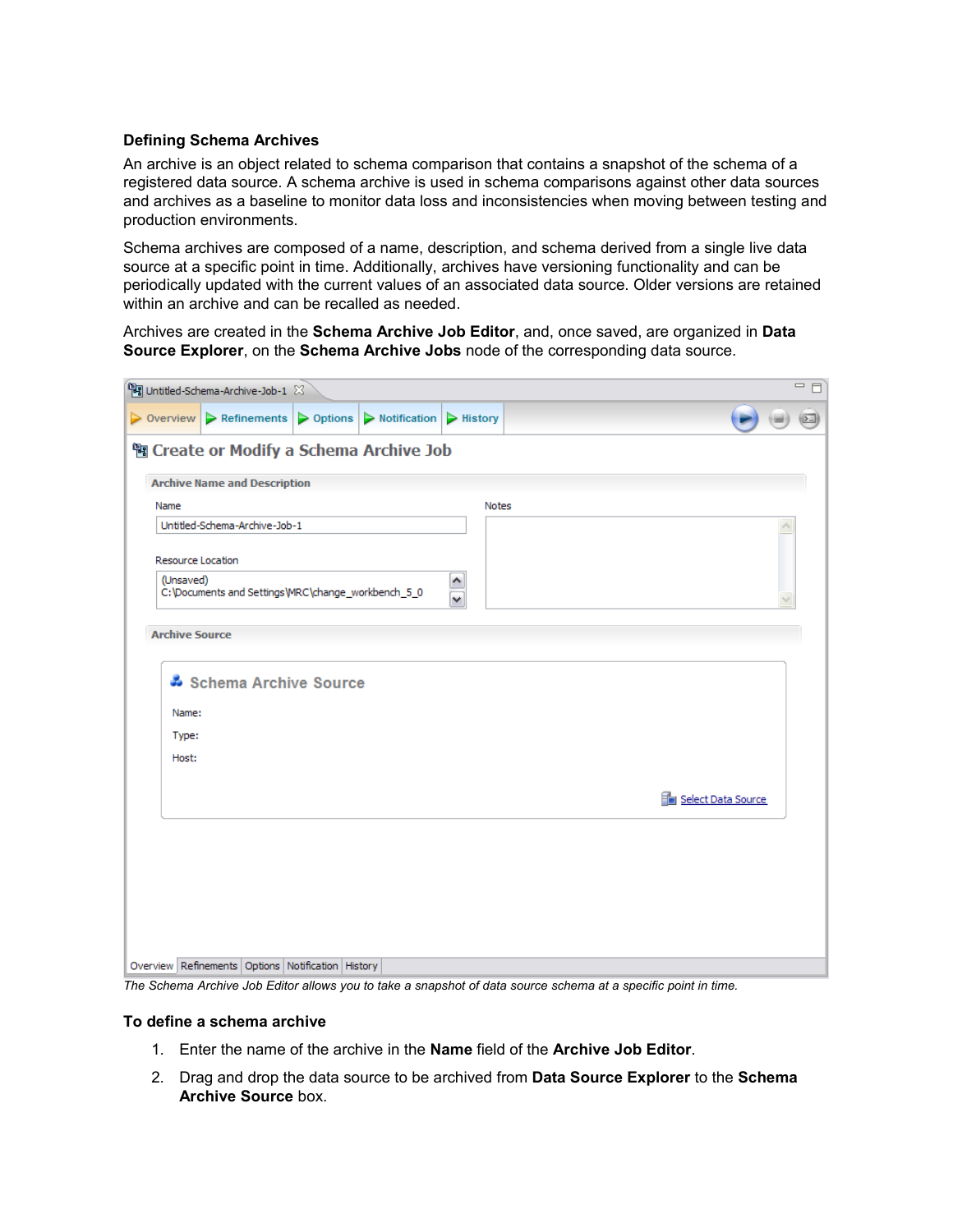- 3. Navigate to the **Refinements** tab and use the check boxes to select or de-select schema objects, as needed. Selected objects are included in the archive while de-selected objects are ignored.
- 4. Navigate to the **Options** tab and use the drop down menu to specify the **DDL Extraction** settings for the archive process. This setting defines how DDL is extracted and stored when the archive job runs. If you choose to store extracted DDL, the directory location of the files can be viewed on the **History** tab once archive versions have been created.
- 5. Click the **Run Job** icon in the upper right-hand corner of the screen. A version automatically appears in the **Archive Job History** table on the **History** tab. You can create additional versions of the archive by clicking **Run Job** as many times as needed. Each time the job is executed, a new version appears in the **Archive Job History** table.
- 6. If you want to create a report based on the archive job, right-click on a version and choose **View Report**. A summary report appears in a separate window that contains commands to print or save the report file to disk.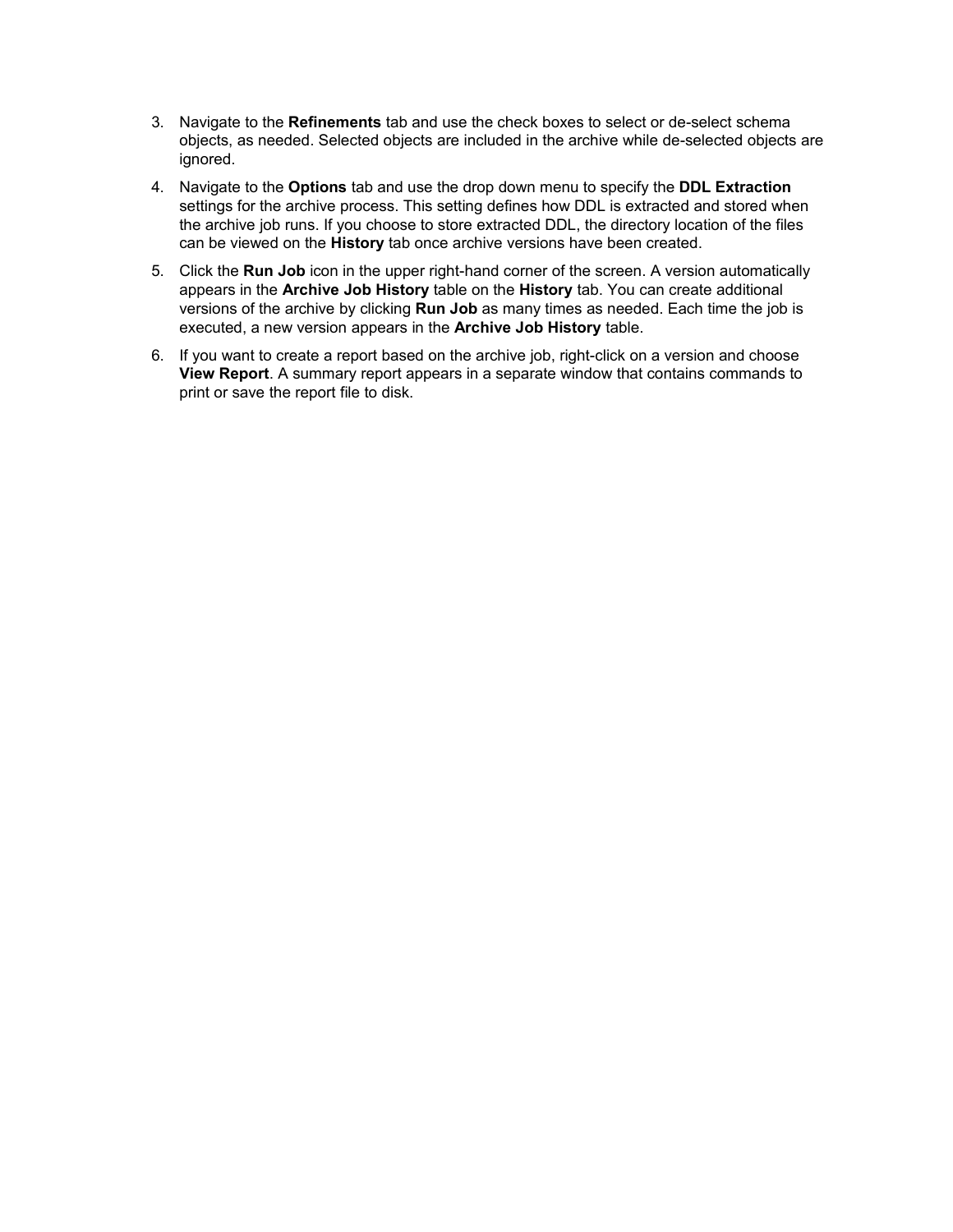### **Session 5: Defining Batch Files for Bulk Job Execution**

In scenarios where you are required to run the same jobs multiple times over a repetitive time frame (for example, you may be required to archive the properties of a data source on a daily basis), it is desirable to set up automated tasks that execute the jobs on a regular schedule. Change Manager provides the ability to extract a command line executable from each job defined in the environment. The command line syntax can then be used to trigger a job outside the Workspace, or multiple executables can be contained inside a batch file and triggered at the same time.

On each tab in the editors of Change Manager, the **Command Line Syntax** icon provides the means to automatically create command line syntax for the specified job. The icon is located beside **Run Job** in the upper right-hand corner of the editor. When selected, it opens the **Script Generation Wizard**.

| $  \Box $ $\times$<br>Script Generation Wizard                                                                          |            |            |             |          |            |                  |                            |  |  |  |  |  |
|-------------------------------------------------------------------------------------------------------------------------|------------|------------|-------------|----------|------------|------------------|----------------------------|--|--|--|--|--|
| <b>Job Selection</b><br>$\sum$<br>Please specify a report directory for all Jobs that specify one or more report types. |            |            |             |          |            |                  |                            |  |  |  |  |  |
| Job<br>曷                                                                                                                | <b>CSV</b> | <b>XML</b> | <b>HTML</b> | PDF      | <b>RTF</b> | Report Directory | Up                         |  |  |  |  |  |
| Archive - TORLABSQL00_2                                                                                                 | ⊽          |            |             |          |            |                  | Down                       |  |  |  |  |  |
|                                                                                                                         |            |            |             |          |            |                  | Select All<br>Deselect All |  |  |  |  |  |
|                                                                                                                         |            |            |             |          |            |                  | Add<br>Remove              |  |  |  |  |  |
| Report Output<br>Format: OCSV NML HTML PDF RTF                                                                          |            |            |             |          |            |                  |                            |  |  |  |  |  |
| Directory:<br>Browse                                                                                                    |            |            |             |          |            |                  |                            |  |  |  |  |  |
|                                                                                                                         |            |            |             | $<$ Back |            | Finish<br>Next   | Cancel                     |  |  |  |  |  |

*The Script Generation Wizard provides command line syntax for the specified job.* 

In addition to providing the syntax needed to execute the job outside of the Change Manager environment, the **Script Generation Wizard** also enables you to generate a batch file that contains the specified command line. Once a batch file has been defined, multiple execution commands can be added to the file in order to create a script that will automatically run Change Manager bulk jobs when executed.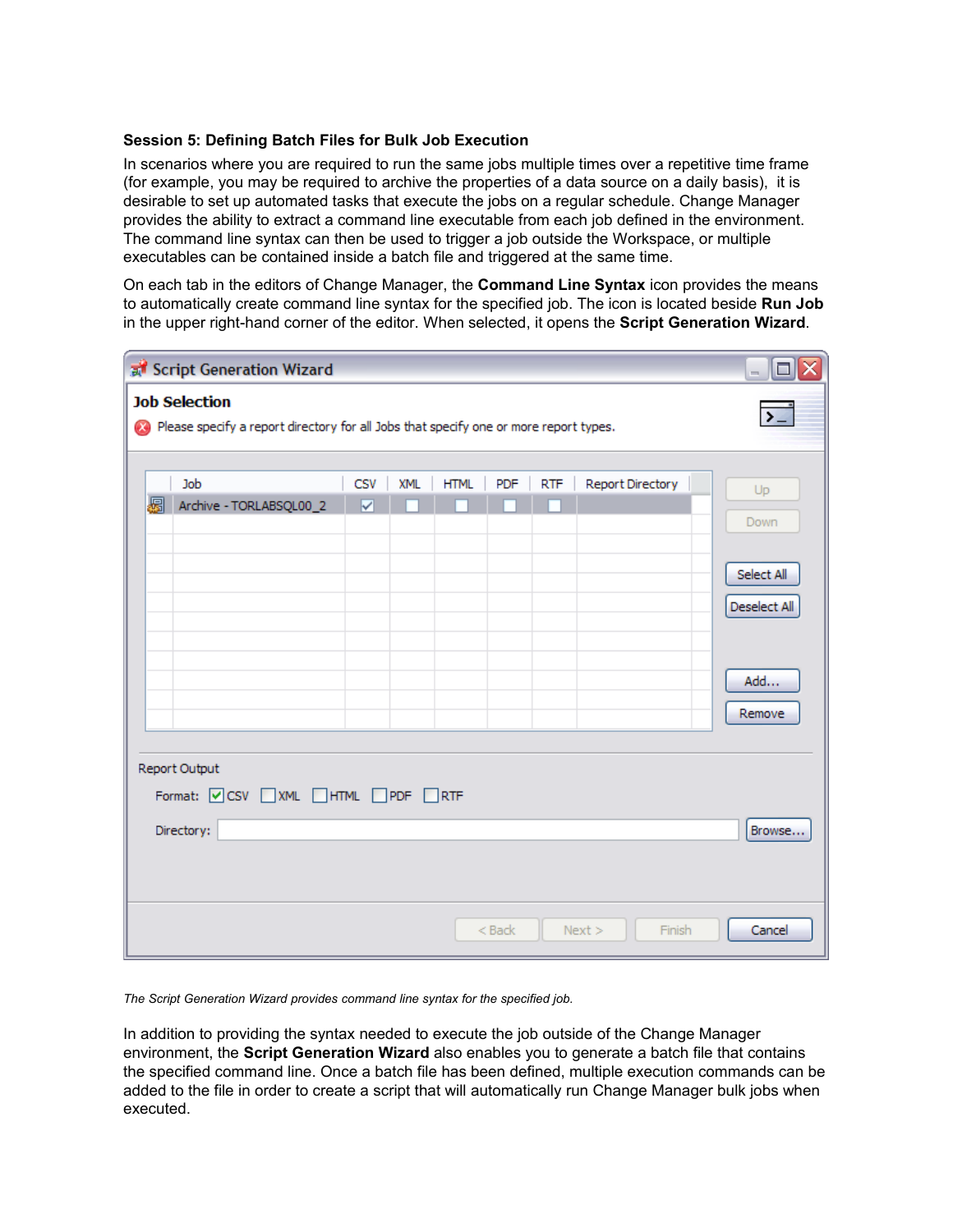### **To define command line syntax and generate batch files**

- 1. Open the job you want to define an execution script for and select the **Command Line Syntax** icon in the lower-right hand corner of any tab. The **Script Generation Wizard** appears.
- 2. Add output report options, as needed, and specify the **Directory** where the files will be generated. Click **Next**.
- 3. Specify the **Location** where the batch file will be generated and provide a file format for the script.
- 4. Click **Finish**. The batch file is generated in the directory you specified in Step **3**.
- 5. In the **Location** field, specify the directory path and file name of the batch file to be generated.
- 6. Click **Finish**. The batch file is generated as defined in Step 2.
- 7. If you want to add multiple jobs to the batch file, generate a batch file as normal, and then copy the script syntax to the clipboard for each job you want to add to the batch file. You can then add them to the existing batch file manually.